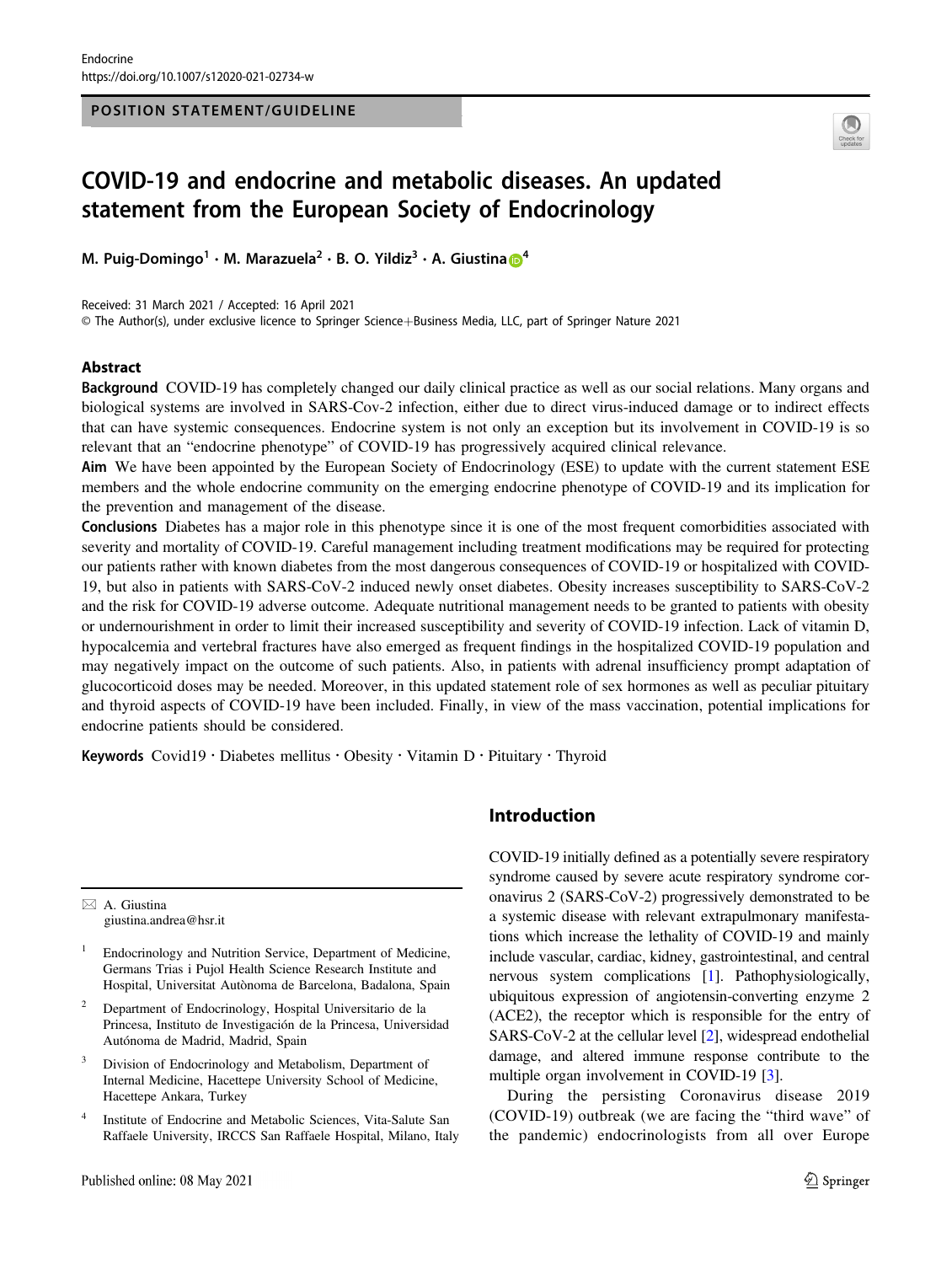discovered themselves to be crucial in the fight against the COVID-19. In fact, they moved first with self-sacrifice and decision to the first line of care of affected patients, in collaboration with other physicians such as those in internal medicine and emergency units, but also greatly contributed to the profiling of an endocrine phenotype of COVID-19. In fact, in the evolving knowledge about COVID-19 a major endocrine and metabolic involvement has been progressively better understood with many endocrine organs, tissues, and molecules being directly or indirectly affected or negatively influencing outcomes of COVID-19 [[4,](#page-10-0) [5](#page-10-0)].

A well-defined endocrine phenotype can be of help in preserving the health status and prevent adverse COVID-19 outcomes in both the general population and in people affected by different endocrine diseases. People with diabetes in particular are at high-risk of severe COVID-19 if infected by SARS-Cov-2, which can also affect directly beta-cell function. Moreover, other endocrine diseases such as obesity, hypovitaminosis D and adrenal dysfunctions may impact on susceptibility and severity of COVID-19 [\[6](#page-10-0), [7](#page-10-0)]. Therefore, due to the relevant involvement and increased responsibility of endocrinologists worldwide in the persisting COVID-19 pandemic, as well as to the rapidly evolving knowledge on this new disease and its consequences, we have been appointed by the European Society of Endocrinology (ESE) to write an update of our previously published statement [[4\]](#page-10-0) in order to continue to support the ESE members and the whole endocrine community in this critical situation.

# COVID-19 and diabetes mellitus

# Diabetes mellitus and the risk of SARS-CoV-2 infection

Subjects with diabetes mellitus may be at increased risk for infectious diseases which can be decreased, although not completely abolished, by appropriate glycemic control. In this context, all people with diabetes (over the age of 2) are recommended influenza vaccinations [\[8](#page-10-0)]. A rapidly increasing amount of published data on the incidence of COVID-19 in patients with diabetes has accumulated over the last year clearly indicating that diabetes and obesity are predictors of worse outcomes and mortality [\[9](#page-10-0)–[13](#page-10-0)].

# Increased risk of morbidity and mortality in patients with diabetes and COVID-19

The largest study performed in Catalonia including data of 118,150 COVID-19 patients, found a diabetes prevalence of 9.3% in the COVID-19 affected population [[14\]](#page-10-0). In this

cohort, 14.8% required hospitalization in the first month after COVID-19 detection. Data on the presence of diabetes in COVID-19 patients requiring hospitalization is very variable among different countries; in this regard China reported 7.3% [[15](#page-10-0)], while in South Korea it was 17.9% and 43.3% in US veterans [[16\]](#page-10-0).

Critically ill patients affected by COVID-19 are older and have more previous co-morbidities, mostly of cardiovascular and metabolic nature, compared to non-ICU patients [[17\]](#page-10-0). The most frequent phenotype of a COVID-19 patient requiring hospitalization is an aged one (60–70 years) in which the presence of metabolic co-morbidities included hypertension (between 30 and 55%), diabetes mellitus (between 15 and 33%), obesity (20–40%), coronary heart diseases (5.8%), and cerebrovascular disease (2.3%) is very frequent. This is relatively consistent in western countries while in Chinese series this metabolic phenotype is less frequently reported and age is lower than in European and American reports [\[18](#page-11-0)].

In a large UK cohort of people dying of COVID-19 in the hospital, 32% had type 2 diabetes and 1.5% type 1 diabetes, and among people with diabetes, male sex, older age, renal impairment, non-white ethnicity, socioeconomic deprivation, previous stroke, and heart failure were associated with increased COVID-19-related mortality in both type 1 and type 2 diabetes [[19\]](#page-11-0). Diabetes was also associated with longer hospital stay and the necessity of assisted ventilation and ICU admittance [[20\]](#page-11-0).

We now know that mortality in either type 1 or type 2 diabetes has consistently increased during the year of pandemic, and these diabetic populations died not only because of the presence of the aforementioned co-existing co-morbidities but also due to the fact that glycemic control has been recognized as an associated factor to fatality. Thus, mortality in diabetic persons infected with SARS-CoV-2 is also related to prior metabolic control, (see below) [[21\]](#page-11-0).

Interestingly, use of current antihypertensive drugs included in diabetes treatment, and particularly ACE inhibitors, was not associated with increased mortality [[22\]](#page-11-0). Moreover, the good news is that the use of statins confers certain degree of protection toward mortality, and therefore, it is recommended not to withdraw them even when the patient is hospitalized [[23\]](#page-11-0). A retrospective study performed in Italy indicated that the use of sitagliptin was also associated to a reduced mortality during hospitalization [[24\]](#page-11-0). All these findings will require to be confirmed in the months to come with more data.

In summary, according to current evidence, people with diabetes may be at increased risk for SARS-CoV-2 infection, and they are at high risk of medical complications including death. Accordingly, in these patients, active vigilance and testing in outpatient endocrine clinics, as well as early hospitalization for COVID-19 is recommended [[4\]](#page-10-0).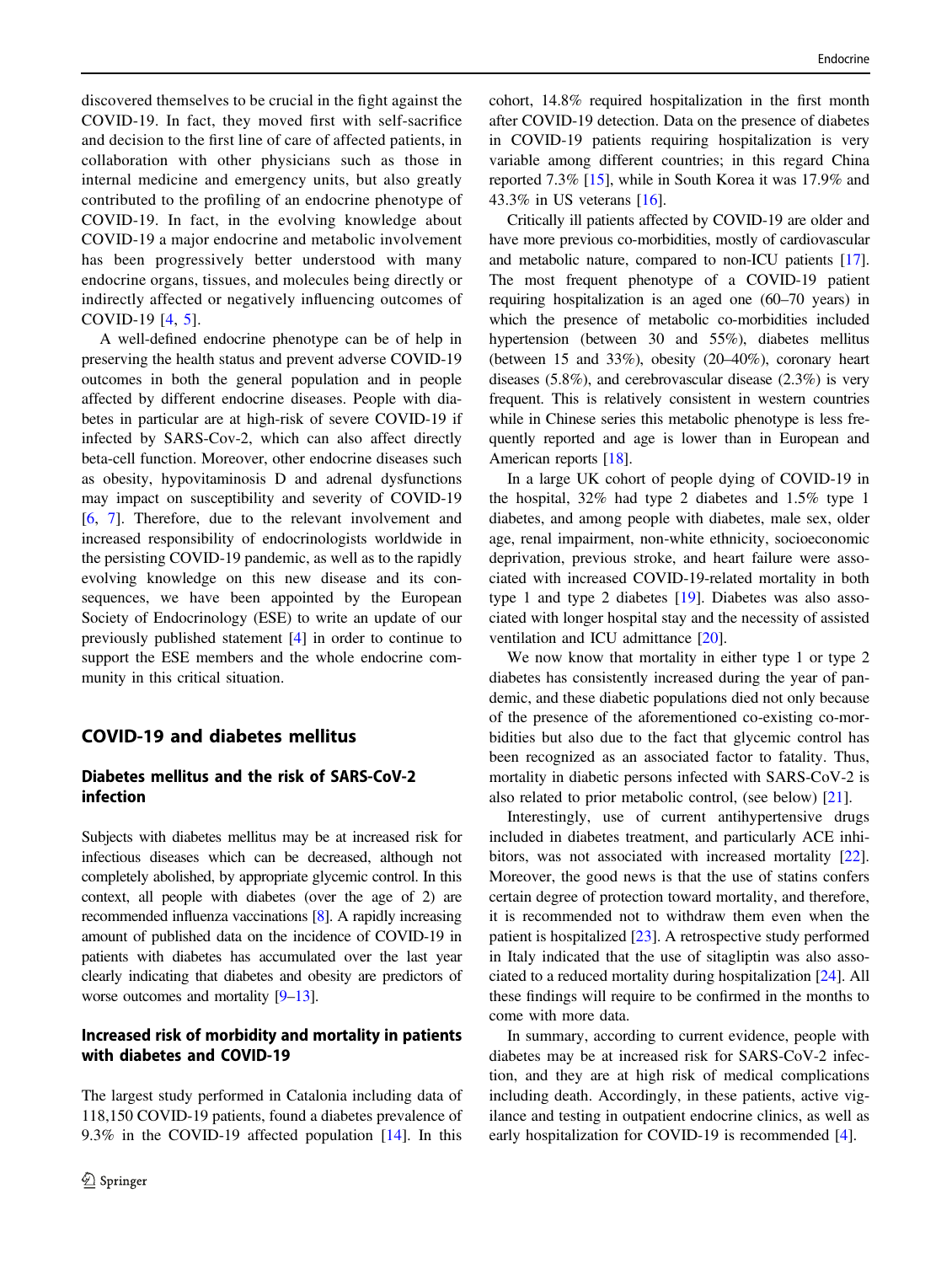# Importance of glycemic control in those with COVID-19 and diabetes

While the restoration of normoglycemia seems to be related to a better prognosis for bacterial infections, in viral disease and especially in COVID-19 diabetic patients, the impact of antihyperglycemic treatments on the outcomes is still under evaluation [[25\]](#page-11-0).

In vitro glucose exposure of pulmonary epithelial cells significantly increases influenza virus infection and replication and elevated glucose levels impair the antiviral immune response. In viral disease animal models, diabetes is associated with numerous lung structural changes, including augmented permeability of the vasculature and a collapsed alveolar epithelium [[26](#page-11-0)]. Hyperglycemia may also affect pulmonary function [\[27](#page-11-0), [28\]](#page-11-0), and respiratory dysfunction induced by COVID-19 is exacerbated in patients with diabetes. In fact, COVID-19 pneumonia radiologic scores are worse in diabetic patients [[29\]](#page-11-0).

Recently published data indicate that glycemic control is related to outcomes. Thus, the last A1c previous to the development of COVID-19 has been reported to show a linear relationship to outcomes and particularly to mortality when A1c is  $>10\%$  [[19\]](#page-11-0); these latter figures equally applied to either type 2 and also type 1 diabetes. Conversely, low A1c has also been related to mortality in type 2 diabetes while the relationship is not statistically significant for type 1 diabetes. Glycemic factors combined with obesity amplify the deleterious effects upon mortality and severe outcomes, impacting also individuals <70 years apart from those >80 years; this latter fact is particularly relevant in Asian and black ethnicities [[19\]](#page-11-0).

Besides the importance of the A1c previous to SARS-CoV-2 infection, glycemic control and glycemic fluctuations during the first days of hospital stay have additionally been reported as important determinants of hospital length stay, ICU requirement, and mortality with odds ratios ranging from 1.97 and 2.73 in Wuhan patients [\[30](#page-11-0)]. Moreover, the strength of the association of these outcomes was higher if the patients received corticosteroid treatment, thus requiring intensive insulin treatment.

Different factors are influenced by hyperglycemia and play an important role regarding tissue damage in these patients, such as glucose-dependent impaired pulmonary function, exaggerated inflammasome response, reninangiotensin system dysregulation, aberrant protein glycation including dysfunction of immunoglobulins and ACE2, increased coagulation activity, potential bacterial superinfection and, as commented below, direct pancreatic damage.

Interestingly, it has been reported that treatment with metformin and statins are associated with lower disease severity and mortality, suggesting that these treatments

should not be stopped at the time of admittance in the hospital due to COVID-19 pneumonia [[31\]](#page-11-0).

### COVID-19 and newly onset diabetes

Diabetes is not only one of the most frequent co-morbidities of hospitalized patients with severe COVID-19 but it has progressively emerged that a bidirectional relationship between diabetes and COVID-19 may exist [[32\]](#page-11-0). In fact, since pancreatic β-cells abundantly express ACE2 receptor, they may be damaged by SARS-CoV-2 with consequent worsening of hyperglycemia in patients with known diabetes, often complicated by ketoacidosis or hyperosmolarity with high-dose insulin requirements. Moreover, also new onset of diabetes in COVID-19 patients previously nondiabetic has been consistently reported [\[32](#page-11-0)], disclosing a potential diabetogenic action of SARS-CoV-2 [[33\]](#page-11-0). The transient or persistent nature of this hyperglycemia in COVID-19 as well as the true incidence and characterization of this newly onset diabetes are still not entirely known and international registry efforts are ongoing in order to collect and analyze those cases worldwide [[32\]](#page-11-0).

### Diabetic retinopathy

Microvascular diabetic damage including severe retinopathy and/or nephropathy and/or diabetic foot predicted adverse outcomes in COVID-19 patients [[34\]](#page-11-0). Interestingly, in a cross-sectional study on 187 hospitalized patients with poorly controlled diabetes and COVID-19, the presence of retinopathy was independently associated with intubation (OR slightly lower than 6). Although due to the type of study, the mechanistic association could not be established, it can be speculated that diabetic microangiopathy may be surrogate marker of endothelial dysfunction/ damage representing a risk factor for severe COVID-19 tissue damage [[35](#page-11-0)].

### Treatment of people with diabetes infected by SARS-CoV-2

People with diabetes who are infected with SARS-CoV-2 may experience a worsening of glycemic control during the course of the disease, as it occurs with other infectious episodes. Implementation of "sick day rules" is therefore necessary to avoid possible decompensation of diabetes. Patients with type 1 diabetes should increase frequency of blood glucose and urinary ketones measurement in case of fever and hyperglycemia also proactively modify basal insulin dose or using correctional bolus in order to maintain euglycemia and avoid worsening of glycemic control [[4\]](#page-10-0). Also, patients under oral hypoglycemic agents may need more frequent glycemic monitoring and modifications in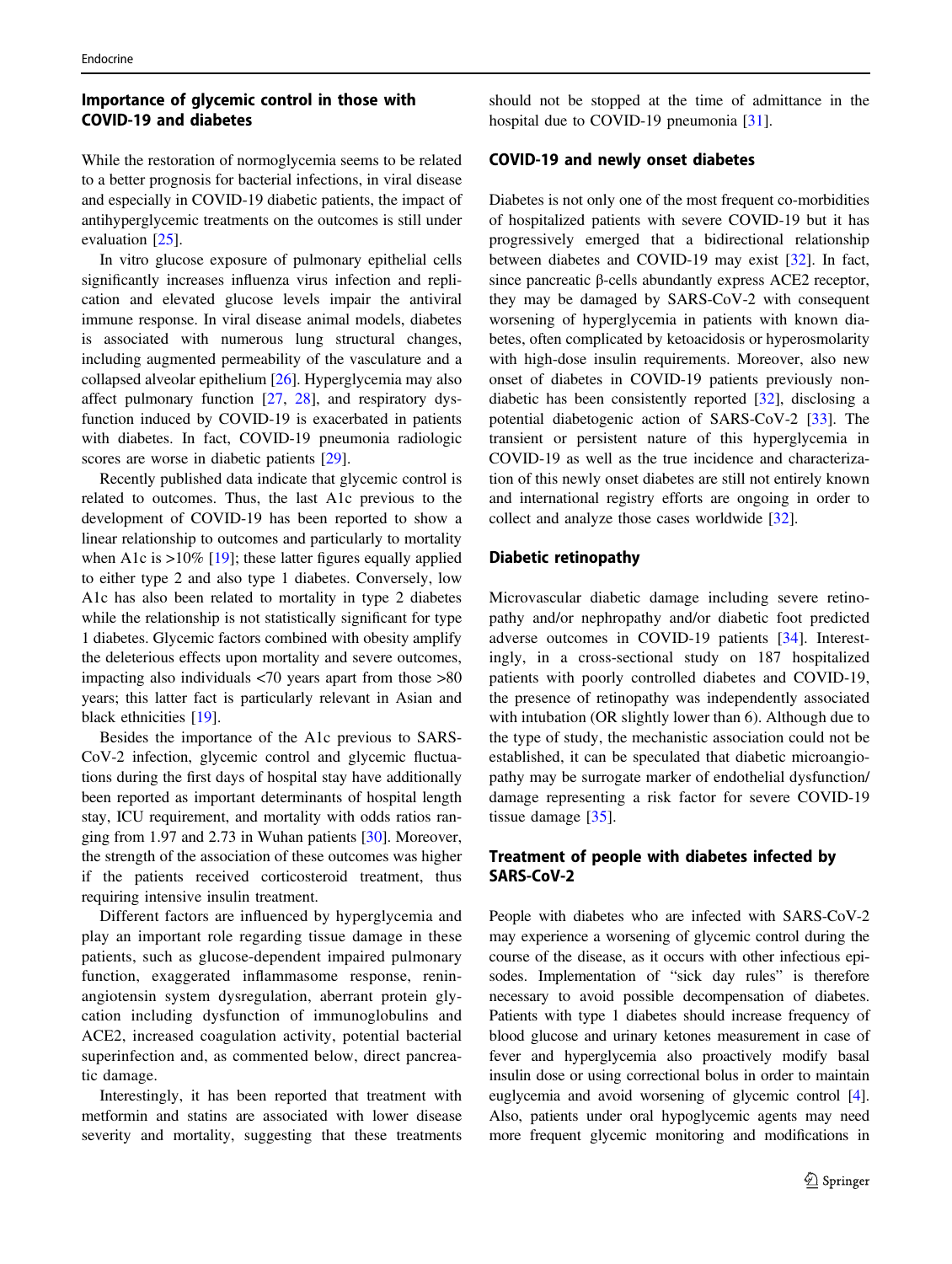drug doses. If patients on sodium-glucose cotransporter-2 inhibitors are hospitalized, treatment needs to be stopped, due to a potentially higher risk of ketoacidosis development [[36\]](#page-11-0). Since recent data seem to indicate the protective effect apparently associated with metformin, DPP4, as well as statins, if there are no specific contraindications, continuing on these oral compounds may be of benefit for these patients.

Insulin is the most efficacious agent for the control of hyperglycemia in hospitalized seriously sick patients and is also the case for COVID-19 infection [\[4](#page-10-0)]. In those patients treated with dexamethasone, insulin requirements are particularly high and use to be in the range of 1.2–1.5 units/kg. This dosage should be implemented at the time of initiation of corticosteroids to prevent delay in glycemic control.

In the case of symptomatic COVID-19 without pneumonia, if the clinical decision is to follow the patient in a non-hospital environment, current antidiabetic treatment could be maintained provided that close vigilance on possible metabolic deterioration is performed.

# COVID-19 and other endocrine and metabolic disorders

### **Obesity**

### Impact of obesity on clinical outcome of patients with COVID-19

Limited data are available regarding susceptibility to SARS-CoV-2 in patients with obesity whereas there are several reports assessing the burden of obesity on the clinical course of COVID-19. Most of the earlier studies on COVID-19 did not provide information on body mass index (BMI) or other measures of obesity whereas others reported conflicting results with similar, lower or higher rates of obesity compared to the general population. A recent analysis of over 100.000 individuals with an outpatient diagnosis of COVID-19 in Catalonia, Spain reported a hazard ratio of 1.23 (1.21–1.25) for obesity suggesting that individuals with obesity are at increased risk to be infected with SARS-CoV-2 [\[37](#page-11-0)]. In a recent meta-analysis of 19 fair to good quality studies reporting on obesity and at least two different outcomes, the pooled obesity prevalence rates were 32% in hospitalized patients, 41% in patients admitted to intensive care unit (ICU), 43% in patients needing invasive mechanical ventilation (IMV), and 33% in those who died [[38\]](#page-11-0). It is important to note that the local obesity prevalence in the background population varies by geographical region and might influence the results in patients with COVID-19.

A comparative risk assessment model of over 900,000 COVID-19 hospitalizations in the US showed that 63.5%

were attributable to cardiometabolic conditions and the top risk factor was obesity accounting for 30.2%. The proportion of COVID-19 hospitalizations attributable to obesity  $(BMI:30-40 \text{ kg/m}^2)$  was similar for the age groups of 18-49 years and ≥65 years whereas severe obesity was a higher risk for hospitalization in the youngest age groups (13.5% versus 9.3%), and in women compared to men (13.8% versus 9.2%) [[39\]](#page-11-0). Using various inclusion criteria and definitions for the outcome variables, meta-analyses reported increased risk of severe disease and composite poor outcome in patients with COVID-19 and obesity with odds ratios varying between 1.39 and 2.35 [[38\]](#page-11-0). In general, available studies consistently indicate increased risk for disease severity including hospitalization, ICU admission, and IMV need. However, data on mortality are conflicting. For example, American Heart Association's COVID-19 Cardiovascular Disease Registry data of 7606 patients with 17% mortality ratio showed that severe obesity was associated with increased risk of in hospital death (hazard ratio, 1.26 [95% CI, 1.00–1.58]), particularly in those younger than 50 years [[40\]](#page-12-0). In the UK Biobank study of over 500,000 individuals where 410 patients died due to COVID-19, hazard ratios for women and men were 2.21 (1.69; 2.88) and 1.78 (1.44; 2.21) respectively [[41\]](#page-12-0). In contrast, other studies have failed to show excess mortality associated with obesity in COVID-19 patients [[42,](#page-12-0) [43\]](#page-12-0). Similar to individual studies, there is a discrepancy in mortality results of meta-analyses. Some report increased risk of mortality with odds ratios varying between 1.37 and 3.68, whereas others fail to confirm this finding with odds ratios of 1.05–1.28 [[38\]](#page-11-0). The differences in study populations and degree of obesity, healthcare systems, testing strategies, indications for hospitalization, ICU admission, or IMV might have contributed to the discrepancies of mortality data. Whether obesity survival paradox is relevant particularly for COVID-19 patients with mild obesity remains to be determined [\[44](#page-12-0)].

#### Potential mechanisms linking obesity and poor outcome in COVID-19

It is well known that obesity, particularly in the severe form, is commonly associated with pulmonary dysfunction which might predispose patients to develop respiratory failure in the case of pneumonia. Most patients with obesity have co-morbidities including type 2 diabetes, hypertension, cardiovascular disease, and kidney disease which could adversely affect the clinical outcome of COVID-19. Additionally, several mechanisms have been proposed about the association between obesity and poor COVID-19 outcomes. Higher expression of ACE2 in adipose tissue may lead to prolonged viral shedding and exposure in patients with obesity, increasing the susceptibility to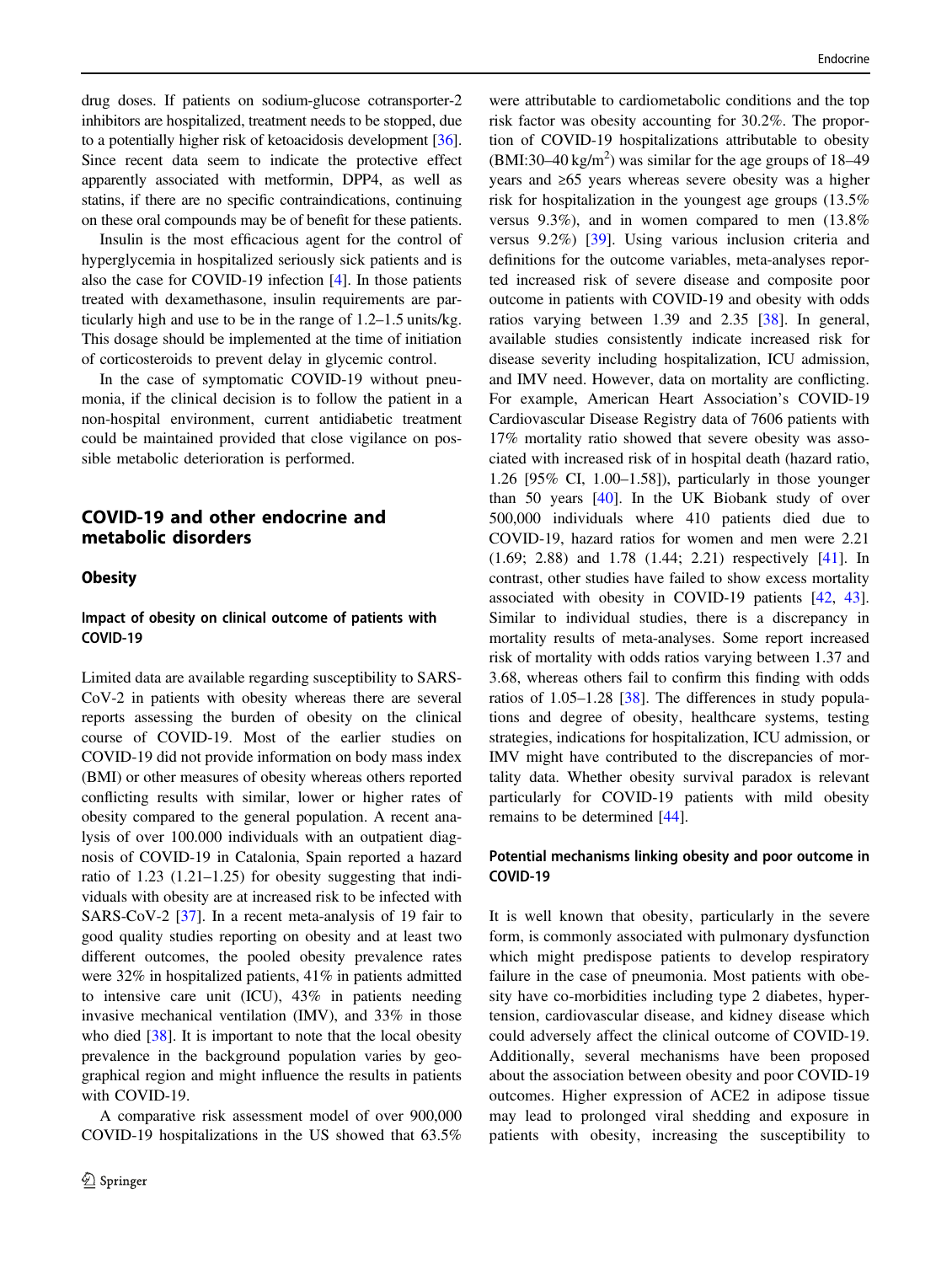SARS-CoV-2 infection and the risk of disease aggravation [\[45](#page-12-0), [46\]](#page-12-0). Obesity-driven chronic inflammation, aberrant cytokine activation, decreased adiponectin and increased leptin secretions, and dysfunction of innate and adaptive immunity may contribute to worse clinical outcomes in patients with COVID-19. Obesity is also associated with pulmonary dysfunction, hypercoagulability and increased risk of thrombosis, which has emerged as an important factor leading to a more severe clinical course in COVID-19 patients [\[47\]](#page-12-0). Future studies are needed to determine whether these plausible mechanisms are actually linked to COVID-19 outcomes.

### Recommendations for people with obesity regarding SARS-CoV-2 infection

Considering available data consistently suggesting that obesity increases the risk of poor outcome for COVID-19, measurement of anthropometric parameters should be routinely performed in patients tested positive for SARS-CoV-2 as a part of risk assessment. Patients with obesity and COVID-19 should be considered as a higher risk population. Increased vigilance, priority on detection and testing, close monitoring, and earlier intensive treatment should be considered in these patients to avoid unfavorable clinical outcomes. It is critical that patients with obesity take all the possible precautions to avoid infection. Weight management, blood pressure, and blood glucose control have always been important to improve cardiometabolic health and prevent severe health consequences in obesity, but the risk of severe COVID-19 is now another important reason to focus on these issues.

It should be considered that persons with obesity who become ill and require hospitalization present challenges in the management. These include difficulties in venous access, position, transport and airway management, diagnostic imaging problems due to weight limitations of imaging machines, and the limited number of bariatric beds in hospitals. Healthcare systems in general are not yet well set up to manage an increasing number of patients with obesity in intensive care units and the current crisis highlighted their limitations even more.

Special attention to obesity is also important in the aspect of disease prevention. Lockdowns, travel and mobility restrictions and personal social isolation measures have been introduced in many countries to reduce the spread of SARS-CoV-2. These measures could result in lifestyle changes that can adversely affect chronic health conditions and increase the susceptibility for weight gain in the long term for people with normal weight and obesity. Dietary habits, physical activity, stress, and sleep characteristics could all play a role in weight gain. Social isolation associated with biological, behavioral and emotional alterations

might eventually increase the number of individuals who will likely have a more severe course when infected with COVID-19. Thus, people with obesity should be encouraged to increase physical activity and gain healthy eating habits, develop strategies to reduce stress and optimize sleep during pandemic.

### COVID-19 and its nutritional consequences

COVID-19 may be frequently accompanied by anosmia and gastrointestinal disturbances like nausea, vomiting, and diarrhea that affect both, food intake and absorption [[1\]](#page-10-0). These symptoms have been directly related to mucosal invasion by the virus and by viral particles. According to the classification of the European Society for Clinical Nutrition and Metabolism (ESPEN) guidelines and other scientific societies [\[48](#page-12-0), [49\]](#page-12-0), acute Disease Related Malnutrition (DRM) may account for different reasons, but mainly because of increased energy requirements related to severe inflammation with difficulty to achieve them due to hyporexia and coexistence of eating difficulties [\[49](#page-12-0)]. This definition of DRM fits perfectly with what clinicians have seen in COVID-19 patients. In COVID-19, loss of muscle mass and functionality due to the catabolic state caused by the viral infection is present and directly related to disease severity. Additionally, immobilization and prolonged hospital stay, aggravates this situation, particularly in those patients requiring ICU admission. As age is the most relevant determining factor for disease severity and mortality, it is concordant that many of these patients have a high risk of malnutrition due to previous ongoing chronic diseases or just aging condition before hospital admission, which itself is associated with adverse changes in body composition, such as the gradual loss of skeletal muscle mass and impaired muscle function (sarcopenia) [\[50](#page-12-0), [51](#page-12-0)]. Few studies, performed mostly in the Chinese population, have evaluated nutritional status in COVID-19 patients, finding a risk of malnutrition in ~80% of them during hospitalization [\[52](#page-12-0), [53](#page-12-0)]. In about 15% of patients, artificial nutritional support is required for hospitalized cases, in particular those with the more severe conditions and those showing high inflammosome profile, and ICU admittance [[54\]](#page-12-0).

Anorexia is probably the most prevalent symptom in the early phase of the clinical disease, also in milder forms, and it uses to persist in about 80% of cases for about at least 2 more weeks. Patients describe even aversion to food. During the healing period, a rebound hyperorectic state occurs in the majority of cases. Consequently, weight loss is a common feature and even in mild cases 3–5 kg of weight may be lost. Subjects may then recover or even to be recovered or even gain more weight in the weeks after, in parallel with hyperphagia [[54\]](#page-12-0). The intensity of anorexia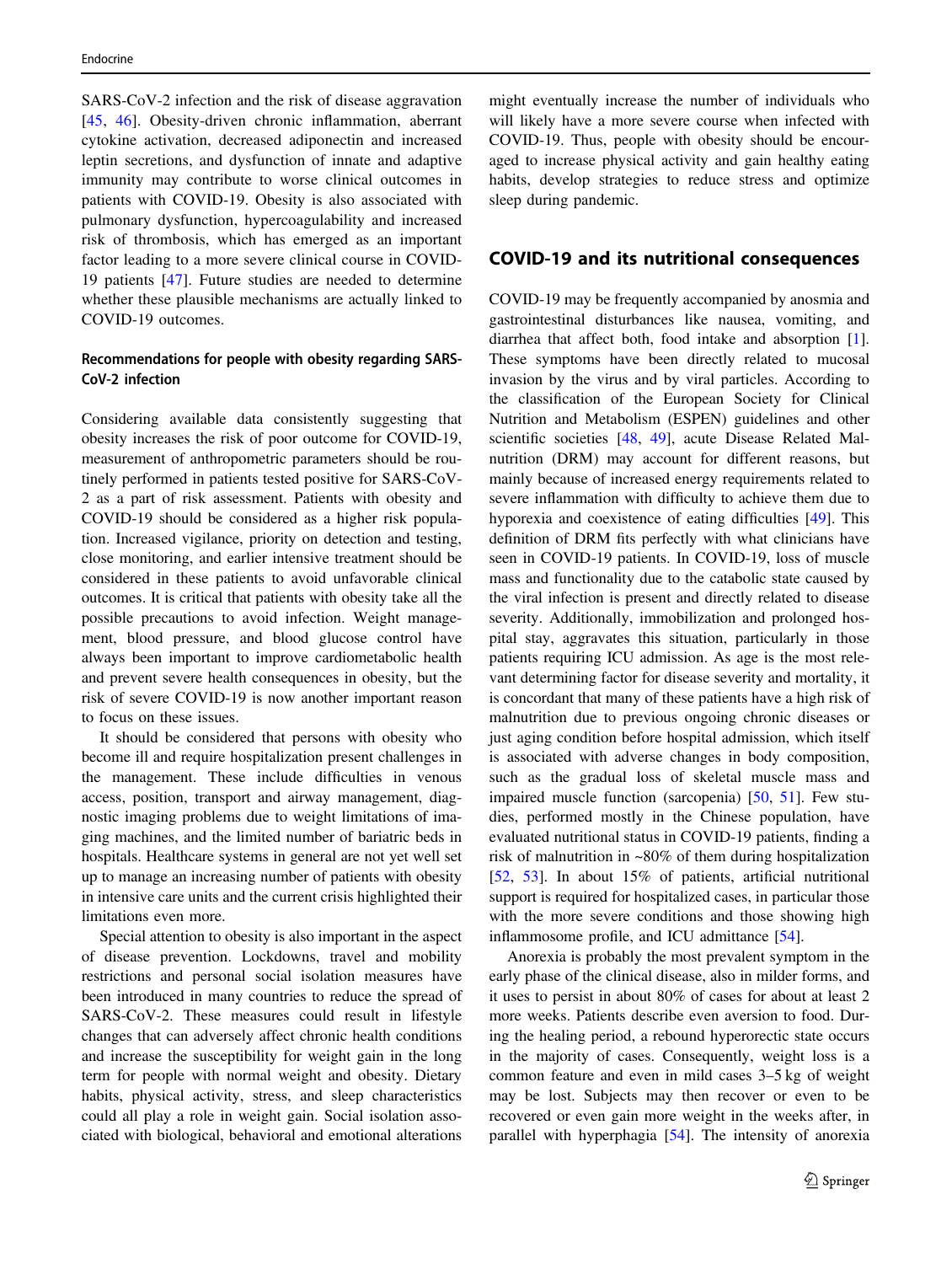and its rapid disappearance in the recovery phase clearly suggests that not just the infective catabolic disease state with high circulating concentrations of cytokines plays a role. ACE2 has also been found to be expressed in the human hypothalamus and a case report confirmed viral invasion and replication in the hypothalamus in a post-mortem patient brain [\[55](#page-12-0)]. Thus, it has been speculated that viral infiltration at the hypothalamic level may participate in this phenomenon and the virus clearance from the hypothalamus would contribute to hyperphagia. The disorectic situation may, however, last even for 6 months in about 10% of the patients [[54\]](#page-12-0).

For those cases requiring admittance to the hospital, full nutritional status evaluation during the first days is required for detection of potential sarcopenia in apparently frail patients, and prevention of excessive weight loss. Weight loss in severe cases accounts predominantly for muscle mass, while in the recovery phase in which weight regain takes place, it consists mostly in adipose tissue gains. Thus, the net metabolic balance regarding body composition in these patients is negative as their metabolic condition worsened.

In order to prevent sarcopenia development, high protein content diet with at least 1.5 mg/kg of body weight is recommended [[48,](#page-12-0) [49](#page-12-0)]. Additional nutritional support with oral supplements or even tube feeding should be implemented earlier, according to the patient's diet intake. In those more severe cases requiring ICU admittance, oral nutrition supplements or parenteral nutrition should be started according to clinical judgment. During long hospital stays, a passive muscle rehabilitation program is also necessary to prevent muscle mass atrophy.

At hospital discharge, both a normocaloric high protein content diet for about 8 weeks, aiming to recover muscle lost and preventing excessive adipose tissue regain, as well as a personalized muscle exercise program are highly recommended.

# Bone and mineral metabolism in COVID-19

#### Hypocalcemia

Hypocalcemia has become a major biochemical feature of COVID-19 after being initially reported in a previously thyroidectomized patient hospitalized with COVID-19 presenting with particularly low calcium levels possibly linked to subclinical hypoparathyroidism [\[56](#page-12-0)]. In fact, according to our series of more than 500 COVID-19 patients, hypocalcemia is highly prevalent [\[57](#page-12-0)], associated with inflammatory parameters and independently predicted the need for hospitalization [[52\]](#page-12-0). Subsequently, it has also been shown that hypocalcemia may be a distinctive feature of COVID-19 since it is more frequently found in COVID-19

vs. non-COVID-19 patients hospitalized with acute respiratory disease [\[58](#page-12-0)].

Several studies have confirmed that calcium levels are lower in patients tested positive to SARS-CoV-2 RT-qPCR vs. negative patients and that hypocalcemia is independently associated with negative outcomes including ICU admission and mortality [[59](#page-12-0)–[61\]](#page-12-0).

From a pathophysiological perspective, calcium plays a key role in the action of different enveloped viruses [\[62](#page-12-0)] and hypocalcemia has already been reported in patients with SARS [[63\]](#page-12-0). Moreover, widespread lack of vitamin D (see below) may contribute relevantly to the high frequency with which hypocalcemia is found [\[64](#page-12-0)].

Since hypocalcemia occurring in COVID-19 may be severe and potentially life threatening, all patients with postsurgical hypoparathyroidism should be monitored carefully and never discontinue or down titrate their treatment (e.g., for side effects) prior to consulting their endocrinologist [\[65](#page-12-0)]. Moreover, patients with mild hypoparathyroidism not on chronic treatment, and particularly those overweight or obese should be carefully monitored in areas with high prevalence of COVID-19 and eventually adequately treated to prevent acute hypocalcemia [\[61,](#page-12-0) [66](#page-12-0)]. Finally, since hypocalcemia may negatively impact on cardiac and neurologic outcomes [\[56\]](#page-12-0), calcium evaluation and monitoring in all patients admitted to the hospital with COVID-19 is recommended.

### Vitamin D

Mediterranean countries, as Italy and Spain, are affected by the high prevalence of hypovitaminosis D as a consequence of a change in lifestyle and lack of food fortification with vitamin D at odds with Northern European countries (the Scandinavian paradox) [\[67](#page-12-0)]. Several authors evidenced an association between COVID-19 prevalence and its severity with latitude and related sunlight exposure [[68,](#page-12-0) [69\]](#page-12-0). Moreover, home confinement particularly of elderly subjects may contribute to the worsening of the vitamin D status in countries with widespread vitamin D deficiency [\[70](#page-12-0)]. Finally, it has been suggested that low vitamin D may negatively influence the outcome of patients admitted to ICU in whom vitamin D supplementation could reduce morbidity and mortality [[71\]](#page-13-0).

Hypovitaminosis D may expose to a high risk of COVID-19 and severe disease since it has been reported to predispose to systemic infections impairing immune responses [[72\]](#page-13-0) with the potential preventive role of vitamin D supplementation towards respiratory infections [\[73](#page-13-0)]. The specific role of vitamin D in COVID-19 may be due to ACE2 downregulation and its ability to counteract the cytokine storm characteristic in severe COVID-19 cases by modulating pro-inflammatory cytokines and regulating T-cell differentiation into Th2 phenotype [\[74](#page-13-0)].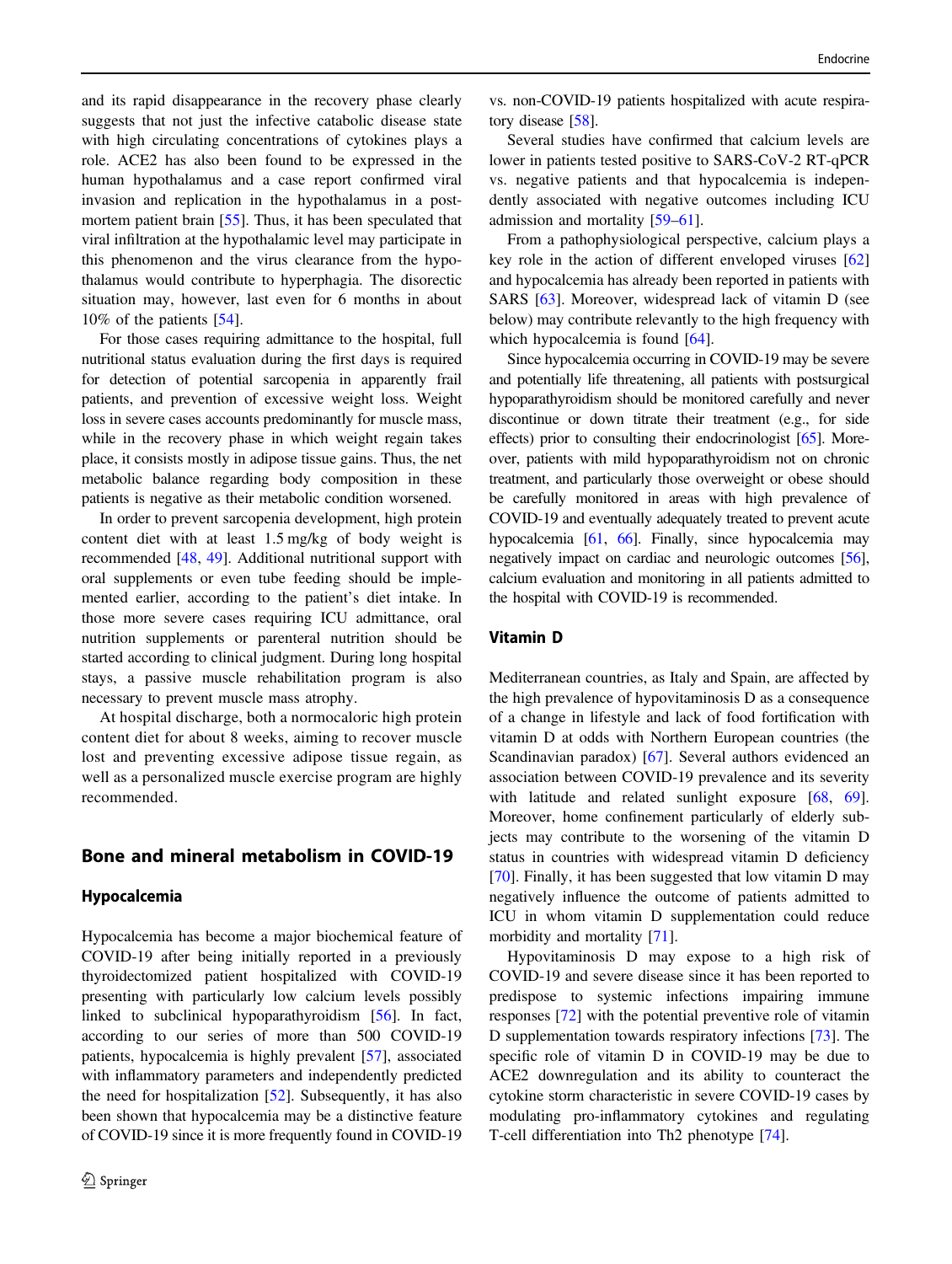Low levels of vitamin D adjusted for confounding factors have been found in different studies from different geographical areas in a considerable proportion of hospitalized COVID-19 patients with average levels lower than the general population [\[75](#page-13-0)]. Poor vitamin D status has also been reported in the majority of the studies to predict disease severity including chest CT stage and mortality risk [\[69\]](#page-12-0), is also associated with severe endocrine co-morbidities of COVID-19 [\[76](#page-13-0), [77\]](#page-13-0).

In a Spanish pilot clinical trial, COVID-19 hospitalized patients with pneumonia were randomly assigned to standard of care combined or not with calcifediol, and this latter significantly reduced the requirement of ICU admission with no deaths [[78\]](#page-13-0).

Based on the above, we recommend that granting adequate vitamin D levels in the general population but particularly in high risk (elderly with diabetes and obesity) should be a good clinical practice. Supplementation with vitamin D of elderly co-morbid persons at high risk of coexistent COVID-19 and hypovitaminosis D is suggested [[79](#page-13-0)].

#### Vertebral fractures (VFs)

Recently, it was reported a high prevalence (36%) of morphometric VFs on lateral chest X rays in a single-center cross-sectional study, reaching the level of the most frequent co-morbidities in the COVID-19 population [\[75](#page-13-0)]. In particular, VFs did have a strong prognostic impact with a double mortality rate in patients with versus without VFs. Moreover, the mortality rate was significantly higher in patients bearing severe vs. mild and moderate VFs. Also, fractured patients are older, need more frequent hospitalization and mechanical ventilation vs. non-fracture patients [\[80\]](#page-13-0).

The presence of VFs in COVID-19 could negatively influence respiratory function and increase the risk of pneumonia representing a marker of frailty and negative outcome [\[80\]](#page-13-0). Therefore, anti-osteoporotic treatment should not be discontinued even with the monoclonal antibody denosumab, which has been previously associated with increased risk of infections but apparently not of COVID-19 [\[81\]](#page-13-0). Finally, when lateral chest X-rays are performed in COVID-19 patients at hospital admission, we suggest that thoracic VFs should be searched for and reported for more comprehensive profiling of the risk of severe disease.

#### Adrenals and pituitary and COVID-19

#### Adrenal insufficiency

Regarding cortisol dynamics, autopsy studies performed on patients who died from SARS-CoV-1 have found degeneration and necrosis in the adrenal cortical cells, pointing to a direct cytopathic effect of the virus. Hence, it is likely that cortisol dynamics may also be altered in patients with SARS-CoV-2 as ACE receptors have been reported in the adrenal cortical cells [\[82\]](#page-13-0). An acute adrenal insufficiency caused by a thrombotic event at the adrenal has also been reported [[83](#page-13-0)].

In addition, certain amino acid sequences in the SARS-CoV-1 are molecular mimics of the adrenocorticotropic hormone (ACTH). This could blunt the stress-induced cortisol rise, as antibodies produced against the viral particles will inadvertently decrease the circulating ACTH [[84\]](#page-13-0). However, it is not yet known whether SARS-CoV-2 might be employing this same strategy as SARS-CoV-1. In addition, critical-illness related corticosteroid insufficiency related to COVID-19 can appear. This is a rare condition of relative adrenal insufficiency resulting from inadequate glucocorticoid-mediated anti-inflammatory activity in relation to the severity of stress caused by a critical illness [[85\]](#page-13-0).

It has been hypothesized that patients with adrenal insufficiency may be at increased risk of SARS-CoV-2 infection since they have an impaired natural immunity with neutrophil and natural killer-cell defective function [\[86\]](#page-13-0). Moreover, in patients with adrenal insufficiency, there could be a higher risk of an adrenal crisis after the infection [[87\]](#page-13-0). However, in a recent survey of more than 200 Italian patients with primary or secondary adrenal insufficiency on regular follow-up and adequately trained, similar incidence of symptoms potentially related to SARS-CoV-2 infection as well COVID-19 severity as compared to controls were reported [[88\]](#page-13-0).

#### Recommendations for patients with adrenal insufficiency

Replacement treatment in hypoadrenalism is a challenge for clinicians and patients, since mimicking physiological serum cortisol fluctuations [\[89](#page-13-0)] in the absence of reliable biomarkers for appropriateness, is not easy to achieve [\[90\]](#page-13-0). Furthermore, many organic and/or functional factors might influence cortisol needs. In the context of the COVID-19 pandemic, physicians should be alerted to this treatment issue.

Patients should be on the replacement treatment that can better mimic physiologic plasma cortisol concentrations and proper spacing of the doubled dose of glucocorticoids should be achieved [[87\]](#page-13-0). The primary aim of treatment must be not to leave the patients deficient in cortisol while combating the high inflammatory cytokine load caused by SARS-CoV-2. To avoid a possible increase in morbidity and mortality due to an insufficient compensatory selfadjusted rise in the hydrocortisone dose administration, in the case of suspected COVID-19, the "sick days" rule should be applied as early as even minor symptoms may appear [\[87](#page-13-0)]. This means, in the first instance, at least to double the usual doses of glucocorticoid replacement, to avoid adrenal crisis and then tailored to the stress condition. Additionally, patient information must be adequately strengthened in the order they maintain adequate stocks of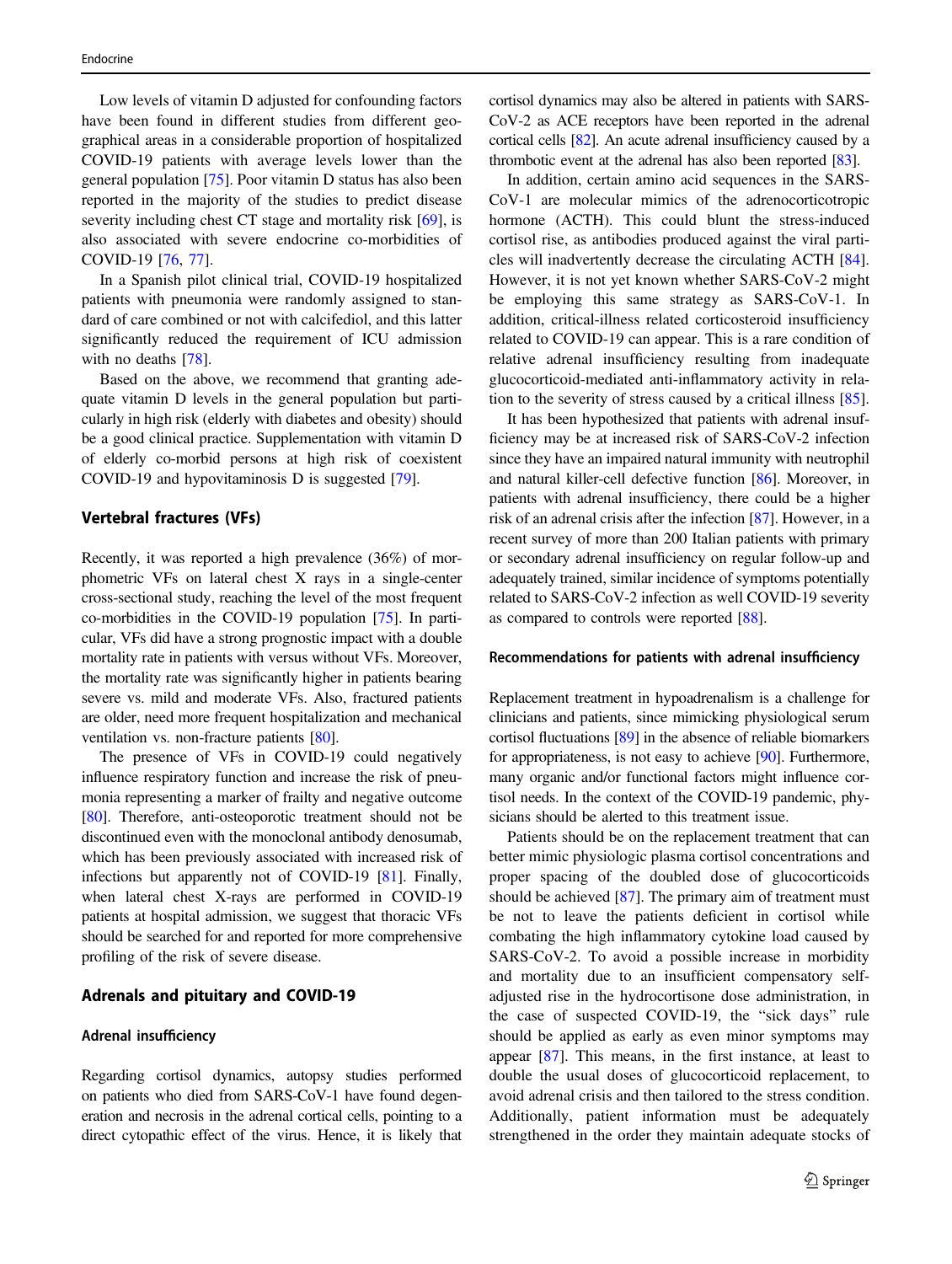hydrocortisone at home (both for oral and systemic administration), particularly in view of persisting measures of social confinement. If patients with adrenal insufficiency develop COVID-19, heparin should also be introduced due to coagulation abnormalities.

#### Cushing's syndrome

Patients with endogenous (Cushing disease or adrenal adenoma) but particularly those with exogenous hypercortisolism under treatment with pharmacological doses of glucocorticoids due to chronic autoimmune diseases as well as other inflammatory diseases [[91\]](#page-13-0) have also been hypothesized to be at increased risk of COVID-19 due to the immunosuppressive steroid action. Moreover, in patients under chronic glucocorticoid treatment, a high prevalence of adrenal insufficiency potentially impacting COVID-19 has been reported [[92,](#page-13-0) [93\]](#page-13-0).

Regarding the diagnosis of patients with endogenous Cushing´s syndrome, when extensive differential diagnostic testing is not feasible, it should be deferred. Salivary cortisol/cortisone tests should be avoided due to the potential of viral contamination and infection of laboratory staff. Treatment of potential co-morbidities (such as hypertension and diabetes) should be optimized and medical treatment must be initiated. Any form of treatment of Cushing's syndrome can be considered, as to switch to a block and replace regime (metyrapone or ketoconazole plus glucocorticoid) in order to ease the monitoring [[90\]](#page-13-0). The results of a small recently published phone interview conducted in Northern Italy reported that around 3% of patients with Cushing's disease had confirmed COVID-19 vs. <1% of the general population during the first wave of the pandemic, and with severe clinical presentation reported particularly in patients with active disease [[94\]](#page-13-0). These latter findings seem to suggest that patients with chronic hypercortisolism may be at high risk of more serious consequences of SARS-CoV-2 infection and therefore they should follow strict prevention rules. It seems also reasonable that, if cough and/ or fever occur in patients living in an area of high pandemic spread, they could increase their steroid dose at the stress glucocorticoid replacement level. These patients should also be proactively informed about the possible risks related to their condition and counseled about sick days rules.

# **Pituitary**

Specific involvement of the pituitary gland in the endocrine phenotype of COVID-19. was recently reported including pituitary apoplexy, hyponatremia, and possibly hypophysitis [[95\]](#page-13-0). Moreover, both the diagnosis and treatment of pituitary diseases and their chronic but also potentially acute

manifestations have been disrupted during the pandemic, which needs to be tackled despite the restrictions due to the emergency. Furthermore, many pituitary diseases do have diabetes, obesity, and VFs among their most frequent comorbidities which represent themselves as risk factors for severe COVID-19.

ACE2 and TMPRSS2 receptors are present in hypothalamic and/or pituitary tissue of COVID-19 patients [\[96](#page-13-0)] and SARS-CoV-2 genome has also been found in the hypothalamus of a postmortem brain of a patient affected with COVID-19 [\[55](#page-12-0)].

Recently, cases of pituitary apoplexy have been reported associated with COVID-19, and they may be an expression of the neurovascular phenotype of COVID-19 in which cerebrovascular endothelial damage may lead to progressive vascular syndrome or they also are linked to direct viral damage which can enter the brain through the olfactory nerve, or directly reach the median eminence [\[96](#page-13-0)]. In addition, SARS-CoV-2 may affect the hypothalamus–pituitary via immunemediated hypophysitis, as reported in SARS-CoV 1 [\[97\]](#page-13-0). COVID-19 could also have indirect effects on the HPA axis mediated by cytokines that can produce functional hypopituitarism. In this regard, two studies have found thyroid abnormalities suggestive of central functional hypothyroidism and hypoadrenalism in COVID-19 patients [[98](#page-13-0)]. As hypocortisolism and central hypothyroidism can persist in the long term on SARS-CoV-1 survivors [\[82](#page-13-0)], it will be interesting to monitor the long-term pituitary hormonal profile to estimate any possible pituitary linked morbidity in COVID-19 patients.

A recent online survey of clinical endocrinologists worldwide [[99\]](#page-13-0) reported several negative effects of the COVID-19 pandemic on acromegaly care, such as significant delay in surgical interventions as for other pituitary adenomas, and as well as major obstacles in the neuroradiological, biochemical, and clinical follow-up of their patients. Other issues pertinent to the COVID-19 pandemic reported by clinicians are the potential impact of medical treatment of acromegaly on blood glucose levels [\[100\]](#page-14-0), as well as the modality of medical treatment administration possibly favoring self-administered injectable or oral somatostatin analogs and the need of improving remote communication principally via phone, but also with dedicated software. Furthermore, acromegaly as well as Cushing patients are at high risk of systemic co-morbidities such as diabetes mellitus, hypertension, obesity, and fractures [\[100](#page-14-0)–[102](#page-14-0)] which may in turn negatively impact the outcomes of COVID-19 [\[4](#page-10-0), [5](#page-10-0), [25](#page-11-0)] and therefore should be appropriately controlled in pituitary patients to prevent SARS-CoV-2 infection and severe COVID-19 outcomes [[99\]](#page-13-0).

SARS-CoV-2 infection heavily impacted the functioning of neurosurgical units with prioritization for urgent interventions. Unfortunately, prolonged waiting times conversely have been reported for patients with benign tumors, such as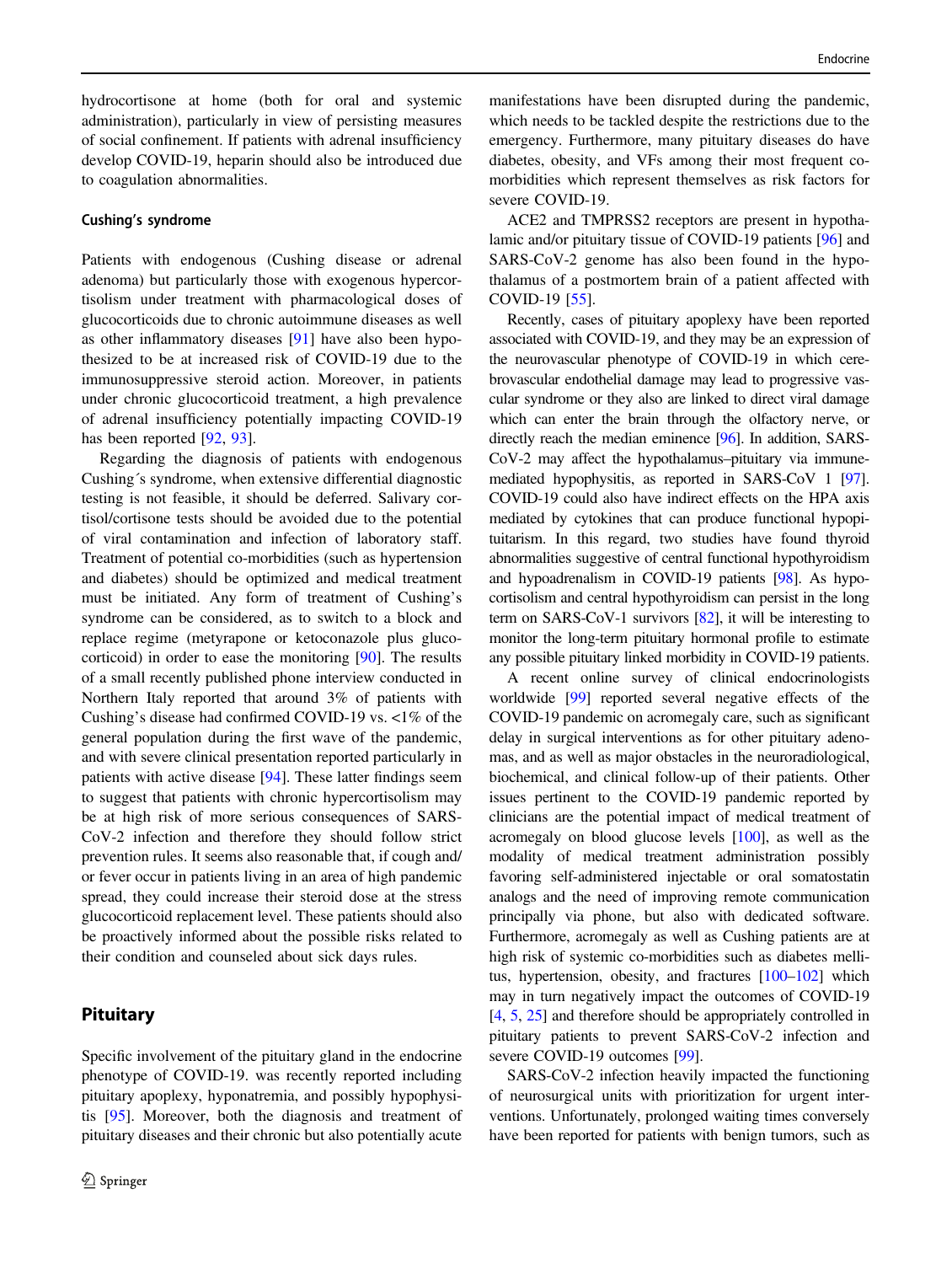generally pituitary adenomas [\[103\]](#page-14-0). Moreover, there are risks of endonasal surgery linked to aerosolization of SARS-Cov-2 during but also following operations [\[104\]](#page-14-0). A recent study has evaluated the benefits vs. risks of elective endoscopic endonasal surgery in patients with functioning pituitary adenomas resistant to medical treatments [[105](#page-14-0)]. If all preventive measures are followed, such as, first: COVID-19 home testing before hospitalization followed by absolute home quarantine; second: Covid-19 test the day before surgery; third: minimized operating team with two neurosurgeons, an anesthesiologist and two nurses; third: operators wearing maximal protective equipment; forth: operation room closed for the entire intervention; five: avoiding maneuvers that could cause droplet formation and six: elimination at end of surgery of disposable "contaminated equipment" in a SARS-CoV-2 positive room, thus, pituitary surgery results to be safe for both patients and operators [[95\]](#page-13-0).

Prevalence of moderate to mild hyponatremia (serum Na between 130 and 135 mMol/L), has been reported in around 20–50% of hospitalized patients with COVID-19, which sometimes may even be the presenting symptom of the disease [[95\]](#page-13-0). Hyponatremia is independently associated with old age, male sex, other co-morbidities, the severity of pneumonia, and negative outcomes [[106\]](#page-14-0).

It has been shown that at least in some cases, hyponatremia in COVID-19 may be related to inappropriate antidiuretic hormone secretion syndrome (SIADH) potentially caused by excess IL-6, which can induce the non-osmotic release of vasopressin [[107\]](#page-14-0).

SIADH in COVID-19 patients may also be induced by treatment with antibiotics, corticosteroids, and positive pressure ventilation. The only available recommendations for the management of hyponatremia in patients with COVID-19 have been given in a recent consensus of the Spanish Society for Endocrinology [[108](#page-14-0)] in which it was underlined the need for an endocrinological assessment in patients with COVID-19 and new onset of hyponatremia since also adrenal and thyroid dysfunctions may be involved.

Hyponatremia should also be avoided during the management of patients with diabetes insipidus in outpatients, since patients may have limited accessibility to blood testing [[109\]](#page-14-0). This can be done by indicating once a week aquaresis by omitting one dose of vasopressin. It is also important to monitor weight and drink to thirst.

Therefore, in all hospitalized patients with COVID-19, close monitoring and adequate correction of sodium levels, if indicated, is recommended [[109\]](#page-14-0).

# Thyroid

Thyroid dysfunction in COVID -19 can include direct destruction of the gland by the SARS-CoV-2 virus,

precipitation of immune-mediated mechanisms, and sick euthyroid syndrome. SARS-CoV-1 autopsies found destruction of the follicular epithelium and of the parafollicular cells [\[110\]](#page-14-0). In COVID-19, several cases of atypical subacute thyroiditis, that has traditionally been associated with a viral origin, have been reported [\[111\]](#page-14-0). Subacute thyroiditis related to COVID-19 is usually reported to be painless and to present with thyrotoxicosis, which in some cases is followed by hypothyroidism. Patients are reportedly negative for thyroid antibodies [\[112](#page-14-0)]. In addition, autoimmune thyroiditis or Graves' disease can occasionally be triggered by the "cytokine storm" induced by SARS-CoV-2 infection [[113\]](#page-14-0). Possible complications related to these autoimmune disorders include thyrotoxicosis, hypothyroidism, and Graves' ophtalmopathy.

The most frequent thyroid-related problem in COVID-19 care, particularly in hospitalized patients and in intensive care units, is sick euthyroidism. In SARS-CoV-1 patients, serum T3 and T4 were decreased in 94% and 46% of patients in the acute phase and persisted in 90% and 38% in convalescent cases [\[114](#page-14-0)]. These alterations were transient and resolved during follow-up. In COVID-19, low to normal T3, T4, and TSH without clinically apparent hypothyroidism have also been reported [\[115](#page-14-0)]. Long-term follow-up studies on thyroid function are still needed.

# Recommendations for people with thyroid disorders regarding COVID-19

Regarding management of Graves' disease during COVID-19, several medical societies have recommended to take special care to patients with hyperthyroidism receiving antithyroid drugs, because symptoms of the rare side effect of agranulocytosis can overlap with COVID-19. In the resource-limited primary care setting a "block and replace" therapy for the treatment of thyrotoxicosis has been proposed [[116](#page-14-0)].

Diagnostic work-up of thyroid nodules, as well as thyroid surgery for either benign or malignant thyroid nodules for differentiated thyroid cancers, have been generally postponed during the COVID-19 pandemic [\[117](#page-14-0)] -although individualized choices based on accurate risk profile analysis are recommended, such as prioritizing aggressive thyroid cancer cases and deferring less aggressive ones.

# Sex hormones and COVID-19

Epidemiological evidence suggests similar susceptibility to SARS-CoV-2 in men and women. However, COVID-19 disease severity and mortality are higher in men [[12](#page-10-0)]. A meta-analysis of over 3.1 million global cases reported odds ratios of 2.8 and 1.4 for ICU admission and death in men compared to women [[118\]](#page-14-0). Similarly, a recent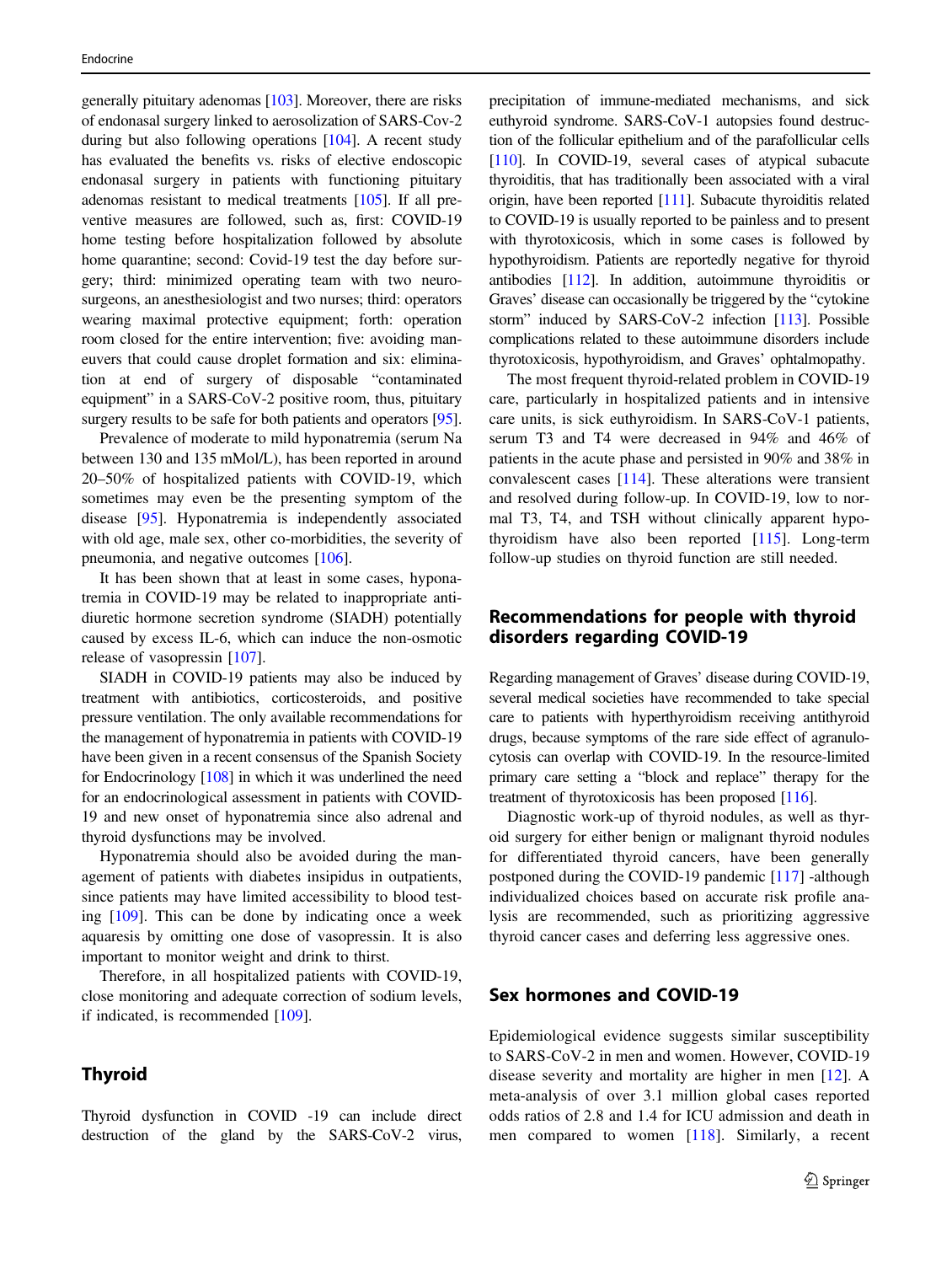nationwide analysis of 84,000 patients and 434,000 controls in Sweden found that male sex was associated with a 1.6-fold increased risk for non-ICU hospitalization, a threefold increased risk of ICU admission, and 1.7-fold increased risk of mortality after adjustment for confounding factors [[119](#page-14-0)]. Given the disparities of clinical outcomes between men and women, the impact of biological sex on immune response against COVID-19 infection has become an area of interest.

Clinical data suggest that behavioral differences might play a role in the outcome of COVID-19. Higher rates of smoking  $[120]$  $[120]$ , various social factors including the compliance to protective measures [[121\]](#page-14-0) could contribute to the increased risk of severe disease in men, as well as a higher number of co-morbid diseases [[122\]](#page-14-0) and a low likelihood to be treated with vitamin D for osteoporosis [\[123](#page-14-0)].

Physiological mechanisms that are likely to play a role in sexual dimorphism of COVID-19 outcome include the entrance of virus to the body and immunological differences. SARS-CoV-2 uses ACE2 and the cell surface TMPRSS2 to enter the cells. Recently, it has been shown that androgens regulate transcription of these two host entry factors of SARS-CoV-2 in lung epithelial cells partly explaining the clinical observation of higher COVID-19 morbidity and mortality in men [[124\]](#page-14-0). Furthermore, ACE2 is widely distributed throughout the body and higher expression and activity is related to severe COVID-19 [\[125](#page-14-0)]. Sex-based differences and regulation of ACE2 in various organs might contribute to different clinical manifestations in men and women.

Women and men differ in their immune response to infection [\[126](#page-15-0)]. A recent human study has reported that male patients had higher plasma levels of innate immune cytokines along with more robust induction of nonclassical monocytes. Female patients have significantly more robust T-cell activation than male patients during SARS-CoV-2 infection, which was sustained in old age. A poor T-cell response negatively correlates with patients' age and is associated with worse disease outcome in male patients, but not in female patients. Conversely, higher innate immune cytokines in female patients have been associated with worse disease progression, but not in male patients [\[127](#page-15-0)]. Overall, immune responses against SARS-CoV-2 appear to differ between men and women.

Data from the dermatologic literature suggest that bald men are more prone to COVID-19 [\[128](#page-15-0)] as well as that androgenetic alopecia is frequent also in women with COVID-19 [\[129](#page-15-0)]. However, one of the more impactful observations in this field came from patients with prostate cancer. In fact, those patients under androgen deprivation therapy [\[130](#page-15-0)] demonstrated in some studies to be less vulnerable to SARS-CoV-2 infection, as compared to patients

who were not androgen deprived [\[131](#page-15-0)]. Most intriguingly, recent double-blind placebo-controlled trials showed that selective androgen receptor modulators accelerates viral clearance and reduce time to clinical remission in male patients without prostate cancer hospitalized with mild to moderate COVID-19 as well as a novel androgen receptor inhibitor did show similar positive effects in both males and females with COVID-19 [\[132](#page-15-0), [133\]](#page-15-0).

Therefore, a note of caution appears reasonable concerning the use of testosterone particularly in the elderly with the so-called late-onset hypogonadism in whom the usefulness of androgen replacement is still debated [[134\]](#page-15-0).

# COVID-19 vaccination and endocrine patients

Since the opportunity of COVID-19 vaccination in some patients with endocrine diseases such as autoimmune thyroiditis has been questioned, the ESE recently released an ad hoc statement  $[135]$  $[135]$ . In fact, the approval of the first two vaccines in Europe by the EMA and in the US by the FDA was based on clinical trials on more than 40,000 and 30,000 subjects, respectively. The age of participants ranged from 16 to over 75 years. Patients with stable diabetes and obesity were enrolled in these trials and similar efficacy and safety were reported as compared to healthy subjects [[136](#page-15-0), [137](#page-15-0)]. Consequently, the ESE statement supported the recommendation that COVID-19 vaccination should not be handled differently in patients with stable endocrine diseases such as autoimmune thyroiditis, Grave's disease, Addison's disease, pituitary adenomas, diabetes type 1 and 2 and obesity as compared to the general population. The ESE statement recommends to inform patients with adrenal insufficiency in case of side effects such as fever [\[135](#page-15-0)].

In this regard, a recent survey of more than 100 members was conducted by the Pituitary Society [[138\]](#page-15-0) in order to gain insights on the type of management of glucocorticoid treatment that was planned in patients with adrenal insufficiency undergoing vaccination. Interestingly, around onethird of respondents planned to automatically increase glucocorticoid dose particularly on the day of first vaccine administration but some also prior to vaccination. The majority of respondents were oriented to increase glucocorticoid dose in case of fever after vaccination, but many also in case of myalgias and arthralgias which have been reported among side effects of the vaccine. Results of this survey need to be interpreted in the frame of "expert" opinions and not of evidence based recommendation which will be based on data from the field, which we recommend to collect in an international database.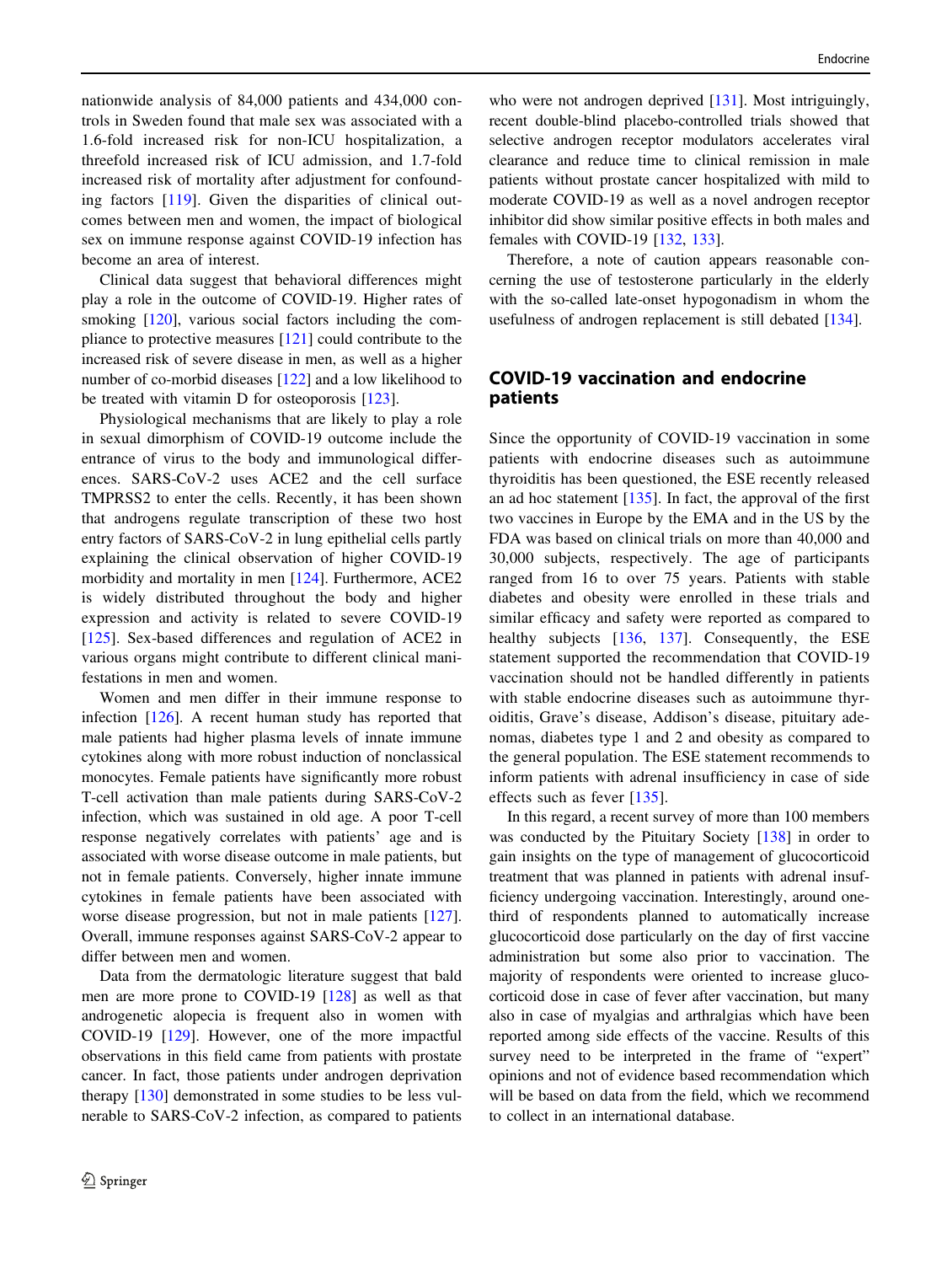# <span id="page-10-0"></span>Conclusions

# An updated (3) ESE "decalog" for the correct management of the endocrine phenotype of the COVID-19 pandemic

- 1. We urge for vaccination against COVID-19 all health professionals, including endocrinologists particularly if relocated to COVID-19 care.
- 2. No emerging contraindications against COVID-19 vaccination are reported for endocrine patients. Therefore, we urge to consider for high priority vaccinations for people with diabetes and severe obesity.
- 3. Patients with hypoadrenalism must be carefully monitored after vaccination since an adjustment of their glucocorticoid dosing may be needed in case of systemic side effects.
- 4. Telemedicine and teleconsultation must be continued and implemented during the pandemic.
- 5. We recommend all persons with diabetes strictly control blood glucose and arterial pressure, particularly if hypertensive on medications.
- 6. Patients with diabetes and obesity must follow carefully all recommended protective and preventive measures and must be referred for management in case of suspected SARS-CoV-2 infection.
- 7. Blood glucose must be monitored carefully also in previously non-diabetic persons admitted to the hospital for COVID-19.
- 8. Nutritional care must be implemented for improving weight control in obesity and avoid undernourishment.
- 9. Hypovitaminosis D must be prevented and treated particularly in the elderly population.
- 10. Serum calcium and thoracic X-rays must be checked at hospital admission in all COVID-19 patients and particularly in patients with hypoparathyroidism for signs and symptoms of hypocalcemia and morphometric VFs.

### Compliance with ethical standards

Conflict of interest The authors declare no competing interests.

Publisher's note Springer Nature remains neutral with regard to jurisdictional claims in published maps and institutional affiliations.

# References

- 1. A. Gupta et al., Extrapulmonary manifestations of COVID-19. Nat. Med. 26(7), 1017–1032 (2020).
- 2. J. Lan et al. Structure of the SARS-CoV-2 spike receptor-binding domain bound to the ACE2 receptor. Nature 581, 215–220 (2020)
- 3. M. Ackermann et al. pulmonary vascular endothelialitis, thrombosis, and angiogenesis in Covid-19. N. Engl. J. Med. (2020) <https://doi.org/10.1056/NEJMoa2015432>
- 4. M. Puig-Domingo, M. Marazuela, A. Giustina, COVID-19 and endocrine diseases. A statement from the european society of endocrinology. Endocrine  $68(1)$ , 2–5 (2020).
- 5. M. Marazuela, A. Giustina, M. Puig-Domingo, Endocrine and metabolic aspects of the COVID-19 pandemic. Rev. Endocr. Metab. Disord. 21(4), 495–507 (2020).
- 6. Z. Wu, J. M. McGoogan, Characteristics of and important lessons from the coronavirus disease 2019 (COVID-19) outbreak in China: summary of a report of 72 314 cases from the Chinese Center for Disease Control and Prevention. JAMA (2020). <https://doi.org/10.1001/jama.2020.2648>
- 7. S. Q. Deng, H. J. Peng, Characteristics of and public health responses to the coronavirus disease 2019 outbreak in China. J. Clin. Med. 9 (2020). <https://doi.org/10.3390/jcm9020575>
- 8. C. Alves, J. Casqueiro, J. Casqueiro, Infections in patients with diabetes mellitus: a review of pathogenesis. Indian J. Endocrinol. Metab. 16, 27 (2012).
- 9. J. J. Zhang, X. Dong, Y. Y. Cao, Y. D. Yuan, Y. B. Yang, Y. Q. Yan, C.A. Akdis, Y. D. Gao. Clinical characteristics of 140 patients infected with SARS-CoV-2 in Wuhan, China. Allergy (2020) <https://doi.org/10.1111/all.14238>
- 10. D. Wang, B. Hu, C. Hu, F. Zhu, X. Liu, J. Zhang, B. Wang, H. Xiang, Z. Cheng, Y. Xiong, Y. Zhao, Y. Li, X. Wang, Z. Peng, Clinical characteristics of 138 hospitalized patients with 2019 novel coronavirus-infected pneumonia in Wuhan, China. JAMA (2020). <https://doi.org/10.1001/jama.2020.1585>
- 11. M. A. Hill, C. Mantzoros, J. R. Sowers, Commentary: COVID-19 in patients with diabetes. Metab. Clin. Exp. 154217 (2020). <https://doi.org/10.1016/j.metabol.2020.154217>
- 12. M.L. Brandi, A. Giustina, Sexual dimorphism of coronavirus 19 morbidity and lethality. Trends Endocrinol. Metab. 31(12), 918–927 (2020).
- 13. G. Corona, A. Pizzocaro, W. Vena, G. Rastrelli, F. Semeraro, A.M. Isidori, R. Pivonello, A. Salonia, A. Sforza, M. Maggi, Diabetes is most important cause for mortality in COVID-19 hospitalized patients: Systematic review and meta-analysis. Rev Endocr Metab Disord 22(2), 275–296 (2021). [https://doi.org/10.](https://doi.org/10.1007/s11154-021-09630-8) [1007/s11154-021-09630-8](https://doi.org/10.1007/s11154-021-09630-8)
- 14. D. Prieto-Alhambra, E. Balló, E. Coma, N. Mora, M. Aragón, A. Prats-Uribe, F. Fina, M. Benítez, C. Guiriguet, M. Fàbregas, M. Medina-Peralta, T. Duarte-Salles, Filling the gaps in the characterization of the clinical management of COVID-19: 30 day hospital admission and fatality rates in a cohort of 118 150 cases diagnosed in outpatient settings in Spain. Int. J. Epidemiol. 49(6), 1930–1939 (2021). <https://doi.org/10.1093/ije/dyaa190>
- 15. W.-J. Guan, Z.-Y. Ni, Y. Hu et al. Clinical characteristics of coronavirus disease 2019 in China. N. Engl. J. Med. 382, 1708–20 (2020)
- 16. E. Burn, S.C. You, A. Sena et al. Deep phenotyping of 34,128 patients hospitalized with COVID-19 and a comparison with 81,596 influenza patients in America, Europe and Asia: an international network study. Nat. Commun. 11, 5009 (2020)
- 17. J.M. Casas-Rojo, J.M. Antón-Santos, J. Millán-Núñez-Cortés, C. Lumbreras-Bermejo, J.M. Ramos-Rincón, E. Roy-Vallejo, A. Artero-Mora, F. Arnalich-Fernández, J.M. García-Bruñén, J.A. Vargas-Núñez, S.J. Freire-Castro, L. Manzano-Espinosa, I. Perales-Fraile, A. Crestelo-Viéitez, F. Puchades-Gimeno, E. Rodilla-Sala, M.N. Solís-Marquínez, D. Bonet-Tur, M.P. Fidalgo-Moreno, E.M. Fonseca-Aizpuru, F.J. Carrasco-Sánchez, E. Rabadán-Pejenaute, M. Rubio-Rivas, J.D. Torres-Peña, R. Gómez-Huelgas, en nombre del Grupo SEMI-COVID-19 Network. Clinical characteristics of patients hospitalized with COVID-19 in Spain: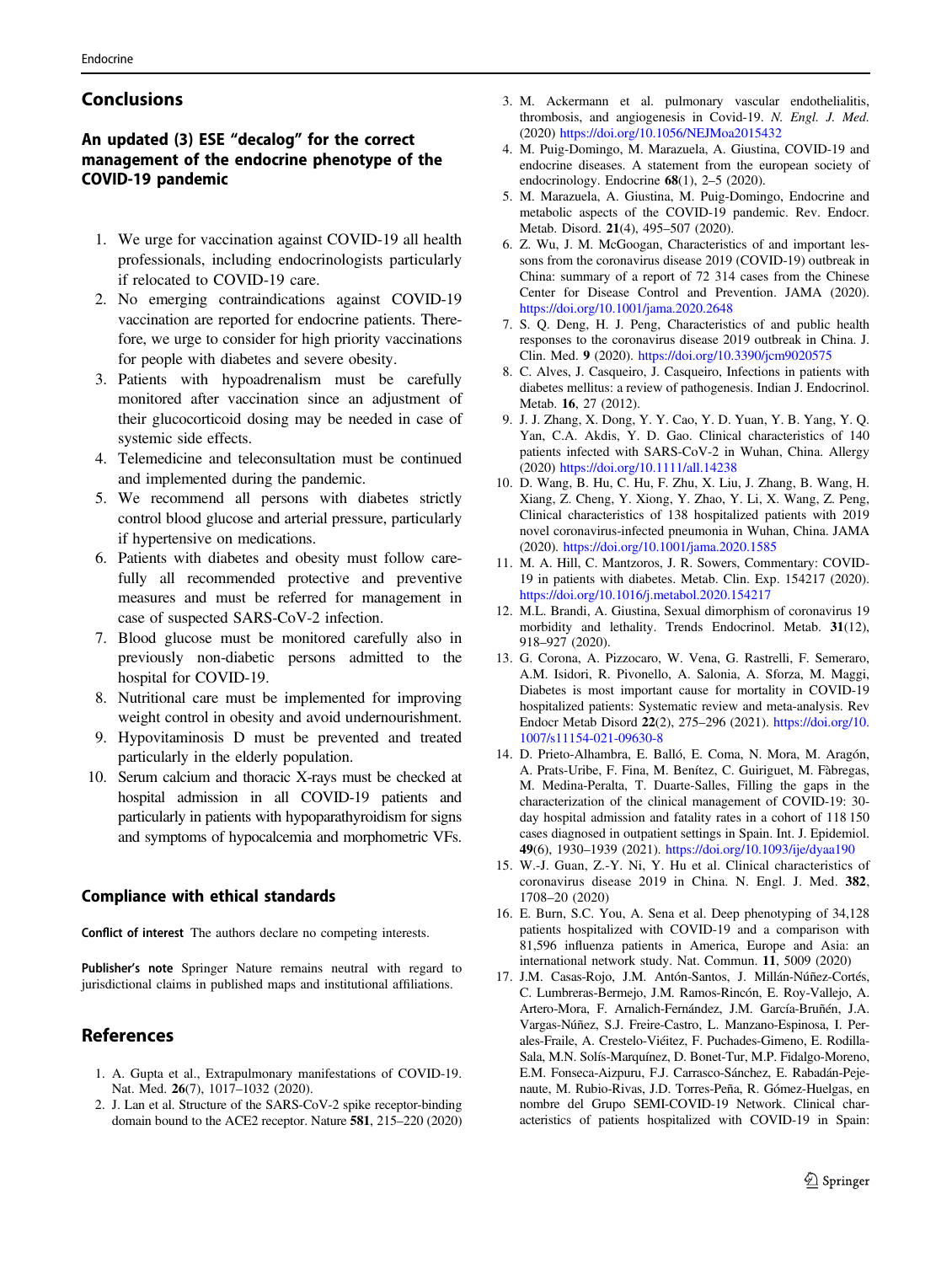<span id="page-11-0"></span>results from the SEMI-COVID-19 Registry. Rev. Clin. Esp. 220 (8), 480–494 (2020). <https://doi.org/10.1016/j.rce.2020.07.003>

- 18. H. Lee, J. R. Lee, H. Jung, J. Y. Lee, Power of universal health coverage in the era of COVID-19: a nationwide observational study. Lancet Reg. Health West. Pac. 100088 (2021). [https://doi.](https://doi.org/10.1016/j.lanwpc.2020.100088) [org/10.1016/j.lanwpc.2020.100088](https://doi.org/10.1016/j.lanwpc.2020.100088)
- 19. N. Holman, P. Knighton, P. Kar, J. O'Keefe, M. Curley, A. Weaver, E. Barron, C. Bakhai, K. Khunti, N.J. Wareham, N. Sattar, B. Young, J. Valabhji, Risk factors for COVID-19-related mortality in people with type 1 and type 2 diabetes in England: a population-based cohort study. Lancet Diabetes Endocrinol. 8(10), 823–833 (2020). [https://doi.org/10.1016/S2213-8587\(20\)30271-0](https://doi.org/10.1016/S2213-8587(20)30271-0)
- 20. B. Bode, V. Garrett, J. Messler et al. Glycemic characteristics and clinical outcomes of COVID-19 patients hospitalized in the United States. J. Diabetes Sci. Technol. 14, 813–22 (2020)
- 21. L. Zhu, Z.G. She, X. Cheng, J.J. Qin, X.J. Zhang, J. Cai, F. Lei, H. Wang, J. Xie, W. Wang, H. Li, P. Zhang, X. Song, X. Chen, M. Xiang, C. Zhang, L. Bai, D. Xiang, M.M. Chen, Y. Liu, Y. Yan, M. Liu, W. Mao, J. Zou, L. Liu, G. Chen, P. Luo, B. Xiao, C. Zhang, Z. Zhang, Z. Lu, J. Wang, H. Lu, X. Xia, D. Wang, X. Liao, G. Peng, P. Ye, J. Yang, Y. Yuan, X. Huang, J. Guo, B.H. Zhang, H. Li, Association of blood glucose control and outcomes in patients with COVID-19 and pre-existing type 2 diabetes. Cell Metab. 31(6), 1068–1077.e3 (2020). [https://doi.org/10.1016/j.](https://doi.org/10.1016/j.cmet.2020.04.021) [cmet.2020.04.021](https://doi.org/10.1016/j.cmet.2020.04.021)
- 22. M. Wargny, L. Potier, P. Gourdy, M. Pichelin, C. Amadou, P.Y. Benhamou, J.B. Bonnet, L. Bordier, O. Bourron, C. Chaumeil, N. Chevalier, P. Darmon, B. Delenne, D. Demarsy, M. Dumas, O. Dupuy, A. Flaus-Furmaniuk, J.F. Gautier, A.M. Guedj, N. Jeandidier, E. Larger, J.P. Le Berre, M. Lungo, N. Montanier, P. Moulin, F. Plat, V. Rigalleau, R. Robert, D. Seret-Bégué, P. Sérusclat, S. Smati, J.F. Thébaut, B. Tramunt, C. Vatier, F.L. Velayoudom, B. Vergès, P. Winiszewski, A. Zabulon, P.A. Gourraud, R. Roussel, B. Cariou, S. Hadjadj, CORONADO investigators. Predictors of hospital discharge and mortality in patients with diabetes and COVID-19: updated results from the nationwide CORONADO study. Diabetologia 64(4), 778–794 (2021). <https://doi.org/10.1007/s00125-020-05351-w>
- 23. L. Masana, E. Correig, C. Rodríguez-Borjabad, E. Anoro, J. A. Arroyo, C. Jericó, A. Pedragosa, M. Miret, S. Näf, A. Pardo, V. Perea, R. Pérez-Bernalte, N. Plana, R. Ramírez-Montesinos, M. Royuela, C. Soler, M. Urquizu-Padilla, A. Zamora, J. Pedro-Botet, Group OBOTSR. EFFECT oF STATIN THERAPY oN SARS-CoV-2 INFECTION-RELATED. Eur. Heart J. Cardiovasc. Pharmacother. pvaa128 (2020). [https://doi.org/10.1093/](https://doi.org/10.1093/ehjcvp/pvaa128) [ehjcvp/pvaa128](https://doi.org/10.1093/ehjcvp/pvaa128)
- 24. S.B. Solerte, F. D'Addio, R. Trevisan, E. Lovati, A. Rossi, I. Pastore, M. Dell'Acqua, E. Ippolito, C. Scaranna, R. Bellante, S. Galliani, A.R. Dodesini, G. Lepore, F. Geni, R.M. Fiorina, E. Catena, A. Corsico, R. Colombo, M. Mirani, C. De Riva, S.E. Oleandri, R. Abdi, J.V. Bonventre, S. Rusconi, F. Folli, A. Di Sabatino, G. Zuccotti, M. Galli, P. Fiorina, Sitagliptin treatment at the time of hospitalization was associated with reduced mortality in patients with type 2 diabetes and COVID-19: a multicenter, case-control, retrospective, observational study. Diabetes Care 43 (12), 2999–3006 (2020). <https://doi.org/10.2337/dc20-1521>
- 25. J. Chávez-Reyes, C.E. Escárcega-González, E. Chavira-Suárez, A. León-Buitimea, P. Vázquez-León, J.R. Morones-Ramírez, C. M. Villalón, A. Quintanar-Stephano, B.A. Marichal-Cancino, Susceptibility for some infectious diseases in patients with diabetes: the key role of glycemia. Front Public Health 9, 559595 (2021). <https://doi.org/10.3389/fpubh.2021.559595>
- 26. B.J. Philips, J.X. Meguer, J. Redman, E.H. Baker, Factors determining the appearance of glucose in upper and lower respiratory tract secretions. Intensive Care Med. 29, 2204–2210 (2003). <https://doi.org/10.1007/s00134-003-1961-2>
- 27. A. Lecube, M. García-Ramírez, X. Muñoz, E. Sánchez, A. Seminario, M. Hernández, A. Ciudin, L. Gutiérrez, C. Hernández, R. Simó, Serum surfactant protein D as a biomarker for measuring lung involvement in obese patients with type 2 diabetes. J. Clin. Endocrinol. Metab. 102, 4109–4116 (2017). <https://doi.org/10.1210/jc.2017-00913>
- 28. A. Lecube, R. Simó, M. Pallayova, N.M. Punjabi, C. López-Cano, C. Turino, C. Hernández, F. Barbé, Pulmonary function and sleep breathing: two new targets for type 2 diabetes care. Endocr. Rev. 38, 550–573 (2017). [https://doi.org/10.1210/er.](https://doi.org/10.1210/er.2017-00173) [2017-00173](https://doi.org/10.1210/er.2017-00173)
- 29. W. Guo, M. Li, Y. Dong, H. Zhou, Z. Zhang, C. Tian, R. Qin, H. Wang, Y. Shen, K. Du, L. Zhao, H. Fan, S. Luo, D. Hu, Diabetes is a risk factor for the progression and prognosis of COVID-19. Diabetes Metab. Res. Rev. e3319 (2020). [https://doi.org/10.](https://doi.org/10.1002/dmrr.3319) [1002/dmrr.3319](https://doi.org/10.1002/dmrr.3319)
- 30. L. Chen, W. Sun, Y. Liu, L. Zhang, Y. Lv, Q. Wang, D. Long, Y. Wang, S. Zhao, S. Rong, L. Yu, L. Liu, Association of earlyphase in-hospital glycemic fluctuation with mortality in adult patients with coronavirus disease 2019. Diabetes Care. (2021). <https://doi.org/10.2337/dc20-0780>
- 31. R. Ghany, A. Palacio, E. Dawkins, G. Chen, D. McCarter, E. Forbes, B. Chung, L. Tamariz, Metformin is associated with lower hospitalizations, mortality and severe coronavirus infection among elderly medicare minority patients in 8 states in USA. Diabetes Metab. Syndr. 15(2), 513–518 (2021). [https://doi.](https://doi.org/10.1016/j.dsx.2021.02.022) [org/10.1016/j.dsx.2021.02.022](https://doi.org/10.1016/j.dsx.2021.02.022)
- 32. F. Rubino, S.A. Amiel, P. Zimmet, G. Alberti, S. Bornstein, R. H. Eckel, G. Mingrone, B. Boehm, M.E. Cooper, Z. Chai, S. Del Prato, L. Ji, D. Hopkins, W.H. Herman, K. Khunti, J.C. Mbanya, E. Renard, New-onset diabetes in Covid-19. N. Engl. J. Med. 383(8), 789–790 (2020). [https://doi.org/10.1056/](https://doi.org/10.1056/NEJMc2018688) [NEJMc2018688](https://doi.org/10.1056/NEJMc2018688)
- 33. M. Apicella, M.C. Campopiano, M. Mantuano, L. Mazoni, A. Coppelli, S. Del Prato, COVID-19 in people with diabetes: understanding the reasons for worse outcomes. Lancet Diabetes Endocrinol. 8(9), 782–792 (2020). [https://doi.org/10.1016/](https://doi.org/10.1016/S2213-8587(20)30238-2) [S2213-8587\(20\)30238-2](https://doi.org/10.1016/S2213-8587(20)30238-2)
- 34. B. Cariou, S. Hadjadj, M. Wargny, M. Pichelin, A. Al-Salameh, I. Allix et al. Phenotypic characteristics and prognosis of inpatients with COVID-19 and diabetes: the CORONADO study. Diabetologia 63, 1500–1515 (2020)
- 35. A. Corcillo, S. Cohen, A. Li, J. Crane, D. Kariyawasam, J. Karalliedde, Diabetic retinopathy is independently associated with increased risk of intubation: a single centre cohort study of patients with diabetes hospitalised with COVID-19. Diabetes Res. Clin. Pract. 108529 (2020). [https://doi.org/10.1016/j.dia](https://doi.org/10.1016/j.diabres.2020.108529) [bres.2020.108529](https://doi.org/10.1016/j.diabres.2020.108529)
- 36. R.J. Vitale, Y.K. Valtis, M.E. McDonnell, N.E. Palermo, N.D.L. Fisher, Euglycemic Diabetic Ketoacidosis With COVID-19 Infection in Patients With Type 2 Diabetes Taking SGLT2 Inhibitors. AACE Clin Case Rep. 7(1), 10–13 (2021). [https://doi.](https://doi.org/10.1016/j.aace.2020.11.019) [org/10.1016/j.aace.2020.11.019](https://doi.org/10.1016/j.aace.2020.11.019)
- 37. E. Burn, C. Tebé, S. Fernandez-Bertolin, M. Aragon, M. Recalde, E. Roel, A. Prats-Uribe, D. Prieto-Alhambra, T. Duarte-Salles, The natural history of symptomatic COVID-19 during the first wave in Catalonia. Nat. Commun. 12(1), 777 (2021). [https://](https://doi.org/10.1038/s41467-021-21100-y) [doi.org/10.1038/s41467-021-21100-y](https://doi.org/10.1038/s41467-021-21100-y)
- 38. N. Helvaci, N.D. Eyupoglu, E. Karabulut, B.O. Yildiz, Prevalence of obesity and its impact on outcome in patients with COVID-19: a systematic review and meta-analysis. Front. Endocrinol. 12, 598249 (2021). [https://doi.org/10.3389/fendo.](https://doi.org/10.3389/fendo.2021.598249) [2021.598249](https://doi.org/10.3389/fendo.2021.598249)
- 39. M. O'Hearn, J. Liu, F. Cudhea, R. Micha, D. Mozaffarian, Coronavirus disease 2019 hospitalizations attributable to cardiometabolic conditions in the United States: a comparative risk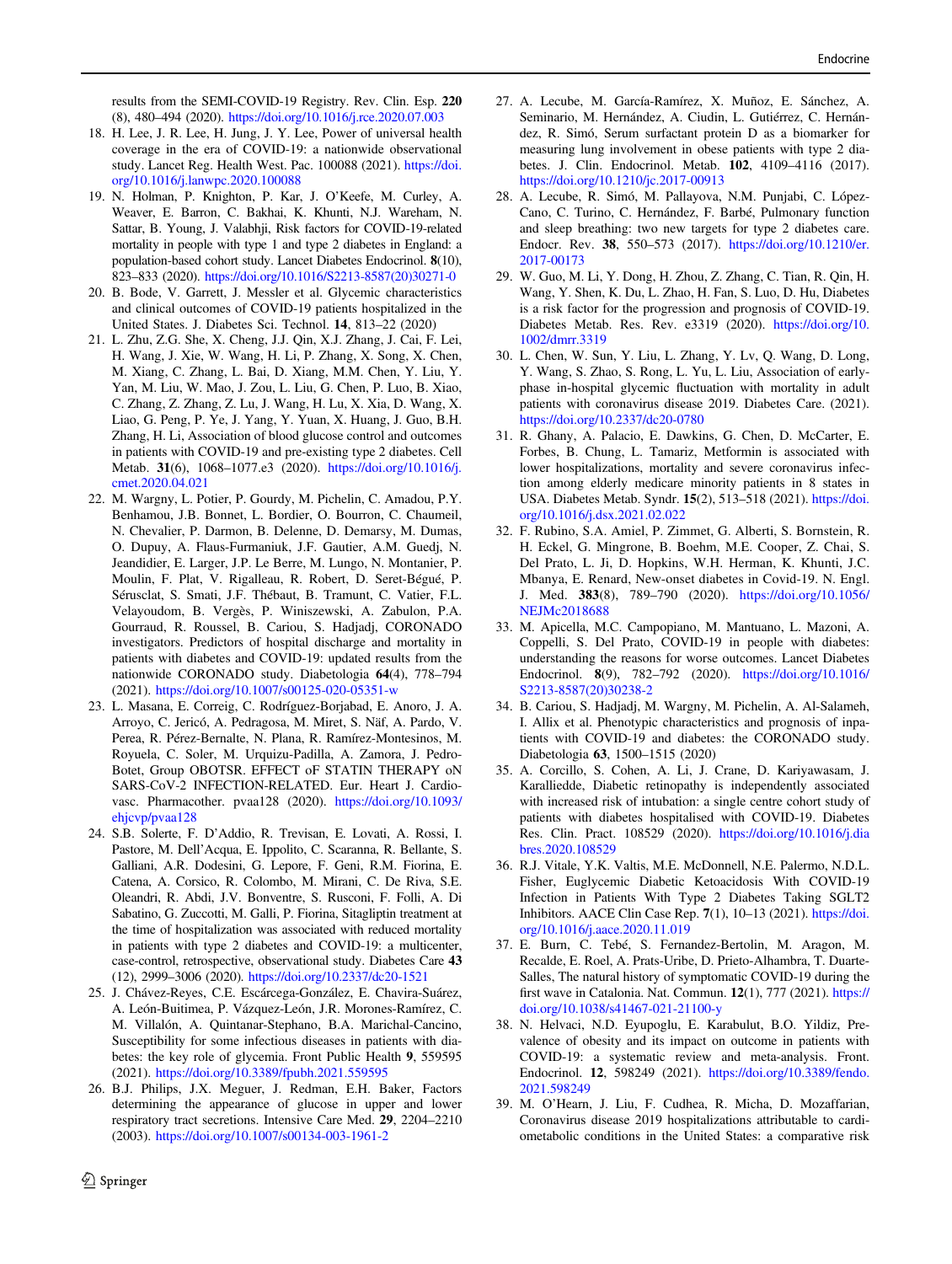<span id="page-12-0"></span>assessment analysis. J. Am. Heart Assoc. 10, e019259 (2021). <https://doi.org/10.1161/JAHA.120.019259>

- 40. N.S. Hendren, J.A. de Lemos, C. Ayers, S.R. Das, A. Rao, S. Carter, A. Rosenblatt, J. Walchok, W. Omar, R. Khera, A.A. Hegde, M.H. Drazner, I.J. Neeland, J.L. Grodin, Association of body mass index and age with morbidity and mortality in patients hospitalized with COVID-19: results from the American Heart Association COVID-19 cardiovascular disease registry. Circulation 143(2), 135–144 (2021). [https://doi.org/10.1161/](https://doi.org/10.1161/CIRCULATIONAHA.120.051936) [CIRCULATIONAHA.120.051936](https://doi.org/10.1161/CIRCULATIONAHA.120.051936)
- 41. S.A.E. Peters, S. MacMahon, M. Woodward, Obesity as a risk factor for COVID-19 mortality in women and men in the UK biobank: comparisons with influenza/pneumonia and coronary heart disease. Diabetes Obes. Metab. 23(1), 258–262 (2021). <https://doi.org/10.1111/dom.14199>
- 42. G.N. Ioannou, E. Locke, P. Green, K. Berry, A.M. O'Hare, J.A. Shah, K. Crothers, M.C. Eastment, J.A. Dominitz, V.S. Fan, Risk factors for hospitalization, mechanical ventilation, or death among 10 131 US veterans with SARS-CoV-2 infection. JAMA Netw. Open 3(9), e2022310 (2020). [https://doi.org/10.1001/jama](https://doi.org/10.1001/jamanetworkopen.2020.22310) [networkopen.2020.22310](https://doi.org/10.1001/jamanetworkopen.2020.22310)
- 43. M. Wolf, J. Alladina, A. Navarrete-Welton, B. Shoults, K. Brait, D. Ziehr, A. Malhotra, C. C. Hardin, K. A. Hibbert, Obesity and critical illness in COVID-19: respiratory pathophysiology. Obesity (Silver Spring) (2021). <https://doi.org/10.1002/oby.23142>
- 44. G. Halasz, M. L. Leoni, G. Q. Villani, M. Nolli, M. Villani, Obesity, overweight and survival in critically ill patients with SARS-CoV-2 pneumonia: is there an obesity paradox? Preliminary results from Italy. Eur. J. Prev. Cardiol. 2047487320939675 (2020). <https://doi.org/10.1177/2047487320939675>
- 45. A.R. Bourgonje, A.E. Abdulle, W. Timens, J.L. Hillebrands, G.J. Navis, S.J. Gordijn, M.C. Bolling, G. Dijkstra, A.A. Voors, A.D. Osterhaus, P.H. van der Voort, D.J. Mulder, H. van Goor, Angiotensin-converting enzyme 2 (ACE2), SARS-CoV-2 and the pathophysiology of coronavirus disease 2019 (COVID-19). J. Pathol. 251(3), 228–248 (2020). <https://doi.org/10.1002/path.5471>
- 46. D. Moriconi, S. Masi, E. Rebelos, A. Virdis, M.L. Manca, S. De Marco, S. Taddei, M. Nannipieri, Obesity prolongs the hospital stay in patients affected by COVID-19, and may impact on SARS-COV-2 shedding. Obes. Res. Clin. Pract. 14(3), 205–209 (2020). <https://doi.org/10.1016/j.orcp.2020.05.009>
- 47. T. Kimura, H. Namkoong, Susceptibility of the obese population to COVID-19. Int J. Infect. Dis. 101, 380–381 (2020). [https://](https://doi.org/10.1016/j.ijid.2020.10.015) [doi.org/10.1016/j.ijid.2020.10.015](https://doi.org/10.1016/j.ijid.2020.10.015)
- 48. R. Barazzoni, S.C. Bischoff, J. Breda, K. Wickramasinghe, Z. Krznaric, D. Nitzan et al. ESPEN expert statements and practical guidance for nutritional management of individuals with SARS-CoV-2 infection. Clin. Nutr. 39(6), 1631–8 (2020)
- 49. M.D. Ballesteros Pomar, I. Bretón Lesmes, Clinical Nutrition in times of COVID-19. Endocrinol. Diabetes Nutr. 67(7), 427–430 (2020)
- 50. F. Gomes, P. Schuetz, L. Bounoure, P. Austin, M. Ballesteros-Pomar, T. Cederholm et al. ESPEN guidelines on nutritional support for polymorbid internal medicine patients. Clin. Nutr. Edinb. Scotl. 37(1), 336–53 (2018)
- 51. D. Volkert, A.M. Beck, T. Cederholm, A. Cruz-Jentoft, S. Goisser, L. Hooper et al. ESPEN guideline on clinical nutrition and hydration in geriatrics. Clin. Nutr. Edinb. Scotl. 38(1), 10–47 (2019)
- 52. T. Li, Y. Zhang, C. Gong, J. Wang, B. Liu, L. Shi et al. Prevalence of malnutrition and analysis of related factors in elderly patients with COVID-19 in Wuhan, China. Eur. J. Clin. Nutr. 74 (6), 871–5 (2020)
- 53. G. Liu, S. Zhang, Z. Mao, W. Wang, H. Hu, Clinical significance of nutritional risk screening for older adult patients with COVID-19. Eur. J. Clin. Nutr. 74(6), 876–83 (2020)
- 54. A. Ramos, C. Joaquín, M. Ros, M. Martín, M. Cachero, M. Sospedra, E. Martínez, M.J. Sendrós, J.M. Sánchez-Migallón, M. Puig-Domingo, Nutritional support in COVID -19 patients  $60^{\text{th}}$ Congress of the Spanish Society of Endocrinology and Nutrition 2021 (Oral Communication)
- 55. S. Nampoothiri, F. Sauve, G. Ternier, D. Fernandois, C. Coelho, M. Imbernon et al. The hypothalamus as a hub for SARS-CoV-2 brain infection and pathogenesis. bioRxiv. (2020). [https://doi.](https://doi.org/10.1101/2020.06.08.139329) [org/10.1101/2020.06.08.139329](https://doi.org/10.1101/2020.06.08.139329)
- 56. F. Cappellini, R. Brivio, M. Casati, A. Cavallero, E. Contro, P. Brambilla, Low levels of total and ionized calcium in blood of COVID-19 patients. Clin Chem Lab Med. 58(9), e171–e173 (2020). <https://doi.org/10.1515/cclm-2020-0611>
- 57. L. Di Filippo, A.M. Formenti, P. Rovere-Querini et al. Hypocalcemia is highly prevalent and predicts hospitalization in patients with COVID-19. Endocrine 68(3), 475–478 (2020)
- 58. L. di Filippo, A. M. Formenti, M. Doga, S. Frara, P. Rovere-Querini, E. Bosi, M. Carlucci, A. Giustina, Hypocalcemia is a distinctive biochemical feature of hospitalized COVID-19 patients. Endocrine 1–5 (2020). [https://doi.org/10.1007/s12020-](https://doi.org/10.1007/s12020-020-02541-9) [020-02541-9](https://doi.org/10.1007/s12020-020-02541-9)
- 59. F. Cappellini, R. Brivio, M. Casati, A. Cavallero, E. Contro, P. Brambilla, Low levels of total and ionized calcium in blood of COVID-19 patients. Clin. Chem. Lab. Med. (2020).
- 60. J. Liu, P. Han, J. Wu, J. Gong, D. Tian, Prevalence and predictive value of hypocalcemia in severe COVID-19 patients. J. Infect. Public Health 13(9), 1224–1228 (2020). [https://doi.org/](https://doi.org/10.1016/j.jiph.2020.05.029) [10.1016/j.jiph.2020.05.029](https://doi.org/10.1016/j.jiph.2020.05.029)
- 61. J.K. Sun, W.H. Zhang, L. Zou et al. Serum calcium as a biomarker of clinical severity and prognosis in patients with coronavirus disease 2019. Aging (Albany NY) 12(12), 11287–11295 (2020). <https://doi.org/10.18632/aging.103526>
- 62. J.K. Millet et al. Physiological and molecular triggers for SARS-CoV membrane fusion and entry into host cells. Virology 517, 3–8 (2018)
- 63. C.M. Booth et al. Clinical Features and Short-term Outcomes of 144 Patients With SARS in the Greater Toronto Area. JAMA 289(21), 2801–9 (2003)
- 64. A. Giustina, R.A. Adler, N. Binkley, R. Bouillon, P.R. Ebeling, M. Lazaretti-Castro, C. Marcocci, R. Rizzoli, C.T. Sempos, J.P. Bilezikian, Controversies in vitamin D: summary statement from an international conference. J. Clin. Endocrinol. Metab. 104, 234–240 (2019). <https://doi.org/10.1210/jc.2018-01414>
- 65. F. Tecilazich, A.M. Formenti, S. Frara, R. Giubbini, A. Giustina, Treatment of hypoparathyroidism. Best. Pract. Res. Clin. Endocrinol. Metab. 32, 955–964 (2018). [https://doi.org/10.1016/j.](https://doi.org/10.1016/j.beem.2018.12.002) [beem.2018.12.002](https://doi.org/10.1016/j.beem.2018.12.002)
- 66. A.M. Formenti, F. Tecilazich, S. Frara et al. Body mass index predicts resistance to active vitamin D in patients with hypoparathyroidism. Endocrine 66(3), 699–700 (2019)
- 67. A. Giustina, R. Bouillon, N. Binkley, C. Sempos, R.A. Adler, J. Bollerslev, B. Dawson-Hughes, P.R. Ebeling, D. Feldman, A. Heijboer, G. Jones, C.S. Kovacs, M. Lazaretti-Castro, P. Lips, C. Marcocci, S. Minisola, N. Napoli, R. Rizzoli, R. Scragg, J.H. White, A.M. Formenti, J.P. Bilezikian, Controversies in vitamin D: a statement from the third international conference. JBMR 4 (12), e10417 (2020). <https://doi.org/10.1002/jbm4.10417>
- 68. L.L. Benskin, A basic review of the preliminary evidence that COVID-19 risk and severity is increased in vitamin D deficiency. Front. Public Health 8, 513 (2020). [https://doi.org/10.3389/](https://doi.org/10.3389/fpubh.2020.00513) [fpubh.2020.00513](https://doi.org/10.3389/fpubh.2020.00513)
- 69. P.B. Whittemore, COVID-19 fatalities, latitude, sunlight, and vitamin D. Am. J. Infect. Control 48(9), 1042–1044. (2020)
- 70. A. Giustina, R.A. Adler, N. Binkley, J. Bollerslev, R. Bouillon, B. Dawson-Hughes, P.R. Ebeling, D. Feldman, A.M. Formenti, M. Lazaretti-Castro, C. Marcocci, R. Rizzoli, C.T. Sempos, J.P.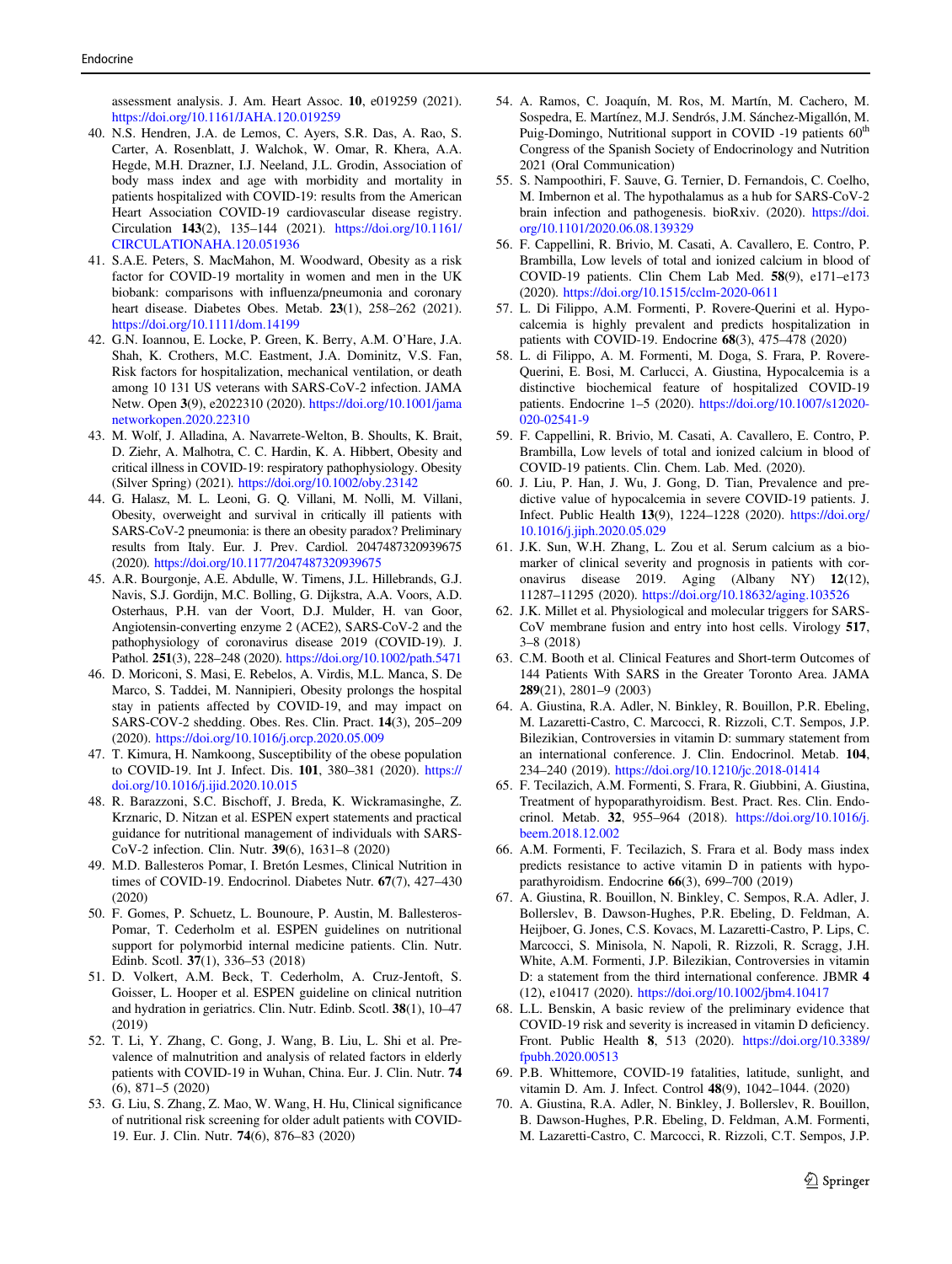<span id="page-13-0"></span>Bilezikian, Consensus statement from 2<sup>nd</sup> international conference on controversies in vitamin D. Rev. Endocr. Metab. Disord. 21(1), 89–116 (2020). [https://doi.org/10.1007/s11154-](https://doi.org/10.1007/s11154-019-09532-w) [019-09532-w](https://doi.org/10.1007/s11154-019-09532-w)

- 71. K.B. Christopher, Vitamin D and critical illness outcomes. Curr. Opin. Crit. Care 22(4), 332–338 (2016)
- 72. R. Bouillon, C. Marcocci, G. Carmeliet, D. Bikle, J.H. White, B. Dawson-Hughes, P. Lips, C.F. Munns, M. Lazaretti-Castro, A. Giustina, J. Bilezikian, Skeletal and extraskeletal actions of vitamin D: current evidence and outstanding questions. Endocr. Rev. 40, 1109–1151 (2019). <https://doi.org/10.1210/er.2018-00126>
- 73. A.R. Martineau, D.A. Jolliffe, R.L. Hooper, L. Greenberg, J.F. Aloia, P. Bergman, G. Dubnov-Raz, S. Esposito, D. Ganmaa, A. A. Ginde, E.C. Goodall, C.C. Grant, C.J. Griffiths, W. Janssens, I. Laaksi, S. Manaseki-Holland, D. Mauger, D.R. Murdoch, R. Neale, J.R. Rees, S. Simpson, I. Stelmach, G.T. Kumar, M. Urashima, C.A. Camargo, Vitamin D supplementation to prevent acute respiratory tract infections: systematic review and metaanalysis of individual participant data. BMJ (Clin. Res. Ed.) 356, i6583 (2017).<https://doi.org/10.1136/bmj.i6583>
- 74. J.P. Bilezikian, D. Bikle, M. Hewison, M. Lazaretti-Castro, A.M. Formenti, A. Gupta, M.V. Madhavan, N. Nair, V. Babalyan, N. Hutchings, N. Napoli, D. Accili, N. Binkley, D.W. Landry, A. Giustina, Mechanisms in endocrinology: vitamin D and COVID-19. Eur. J. Endocrinol. 183(5), R133–R147 (2020). [https://doi.](https://doi.org/10.1530/EJE-20-0665) [org/10.1530/EJE-20-0665](https://doi.org/10.1530/EJE-20-0665)
- 75. N. Hutchings, V. Babalyan, S. Baghdasaryan, M. Qefoyan, N. Sargsyants, E. Aghajanova, A. Martirosyan, R. Harutyunyan, O. Lesnyak, A.M. Formenti, A. Giustina, J.P. Bilezikian, Patients hospitalized with COVID-19 have low levels of 25 hydroxyvitamin D. Endocrine 71(2), 267–269 (2021). [https://](https://doi.org/10.1007/s12020-020-02597-7) [doi.org/10.1007/s12020-020-02597-7](https://doi.org/10.1007/s12020-020-02597-7)
- 76. A. Giustina, Hypovitaminosis D and the endocrine phenotype of COVID-19. Endocrine. 1–11 (2021). [https://doi.org/10.1007/](https://doi.org/10.1007/s12020-021-02671-8) [s12020-021-02671-8](https://doi.org/10.1007/s12020-021-02671-8)
- 77. D. De Smet, K. De Smet, P. Herroelen, S. Gryspeerdt, G. A. Martens, Serum 25(OH)D level on hospital admission associated with COVID-19 stage and mortality. Am. J. Clin. Pathol. aqaa252 (2020). <https://doi.org/10.1093/ajcp/aqaa252>
- 78. M. Entrenas Castillo, Entrenas, L.M. Costa, J.M. Vaquero Barrios, J.F. Alcalá Díaz, J. López Miranda, R. Bouillon, J.M. Quesada Gomez, "Effect of calcifediol treatment and best available therapy versus best available therapy on intensive care unit admission and mortality among patients hospitalized for COVID-19: a pilot randomized clinical study". J. Steroid Biochem. Mol. Biol. 203, 105751 (2020). [https://doi.org/10.1016/j.](https://doi.org/10.1016/j.jsbmb.2020.105751) [jsbmb.2020.105751](https://doi.org/10.1016/j.jsbmb.2020.105751)
- 79. F.M. Ulivieri, et al. Vitamin D in the COVID-19 era: a review with recommendations from A G.I.O.S.E.G expert panel. Endocrine 2021 (in press)
- 80. L. di Filippo, A.M. Formenti, M. Doga, E. Pedone, P. Rovere-Querini, A. Giustina, Radiological Thoracic Vertebral Fractures are Highly Prevalent in COVID-19 and Predict Disease Outcomes. J. Clin. Endocrinol. Metab. 106(2), e602–e614 (2021). <https://doi.org/10.1210/clinem/dgaa738>
- 81. A.M. Formenti, E. Pedone, L. di Filippo, F.M. Ulivieri, A. Giustina, Are women with osteoporosis treated with denosumab at risk of severe COVID-19? Endocrine 70(2), 203–205 (2020). <https://doi.org/10.1007/s12020-020-02500-4>
- 82. M.K.-S. Leow, D.S.-K. Kwek, A.W.-K. Ng, K.-C. Ong, G.J.-L. Kaw, L.S.-U. Lee, Hypocortisolism in survivors of severe acute respiratory syndrome (SARS). Clin. Endocrinol. (Oxf.) 63, 197–202 (2005)
- 83. G. Bellastella, M.I. Maiorino, K. Esposito, Endocrine complications of COVID-19: what happens to the thyroid and adrenal glands? J. Endocrinol. Investig. 43(8), 1169–1170 (2020)
- 84. R. Wheatland, Molecular mimicry of ACTH in SARS—implications for corticosteroid treatment and prophylaxis. Med. Hypotheses 63, 855–62 (2004)
- 85. A.M. Isidori, G. Arnaldi, M. Boscaro, A. Falorni, C. Giordano, R. Giordano, R. Pivonello, R. Pofi, V. Hasenmajer, M.A. Venneri, E. Sbardella, C. Simeoli, C. Scaroni, A. Lenzi, COVID-19 infection and glucocorticoids: update from the Italian Society of Endocrinology Expert Opinion on steroid replacement in adrenal insufficiency. J. Endocrinol. Invest. 43(8), 1141–1147 (2020). <https://doi.org/10.1007/s40618-020-01266-w>
- 86. I. Bancos, J. Hazeldine, V. Chortis, P. Hampson, A.E. Taylor, J. M. Lord et al. Primary adrenal insufficiency is associated with impaired natural killer cell function: a potential link to increased mortality. Eur. J. Endocrinol. 176, 471–80 (2017)
- 87. W. Arlt, S.E. Baldeweg, S.H.S. Pearce, H.L. Simpson, Endocrinology in the time of COVID-19: Management of adrenal insufficiency. Eur. J. Endocrinol. 183(1), G25–G32 (2020). <https://doi.org/10.1530/EJE-20-0361>
- 88. G. Carosi, V. Morelli, G. Del Sindaco, A.L. Serban, A. Cremaschi, S. Frigerio, G. Rodari, E. Profka, R. Indirli, R. Mungari, V. Resi, E. Orsi, E. Ferrante, A. Dolci, C. Giavoli, M. Arosio, G. Mantovani, Adrenal insufficiency at the time of COVID-19: a retrospective study in patients referring to a tertiary center. J. Clin. Endocrinol. Metab. 106(3), e1354–e1361 (2021). [https://](https://doi.org/10.1210/clinem/dgaa793) [doi.org/10.1210/clinem/dgaa793](https://doi.org/10.1210/clinem/dgaa793)
- 89. S. Frara, S. Chiloiro, T. Porcelli, A. Giampietro, G. Mazziotti, L. De Marinis, A. Giustina, Bone safety of dual-release hydrocortisone in patients with hypopituitarism. Endocrine 60(3), 528–531 (2018). <https://doi.org/10.1007/s12020-017-1512-1>
- 90. G. Mazziotti, A.M. Formenti, R.A. Adler, J.P. Bilezikian, A. Grossman, E. Sbardella, S. Minisola, A. Giustina, Glucocorticoid-induced osteoporosis: pathophysiological role of GH/IGF-I and PTH/VITAMIN D axes, treatment options and guidelines. Endocrine 54(3), 603–611 (2016). [https://doi.org/10.](https://doi.org/10.1007/s12020-016-1146-8) [1007/s12020-016-1146-8](https://doi.org/10.1007/s12020-016-1146-8)
- 91. J. Newell-Price, L. Nieman, M. Reincke, A. Tabarin, Endocrinology in the time of COVID-19: management of cushing's syndrome. Eur. J. Endocrinol. (2020) [https://eje.bioscienti](https://eje.bioscientifica.com/view/journals/eje/aop/eje-20-0352/eje-20-0352.xml)fica. [com/view/journals/eje/aop/eje-20-0352/eje-20-0352.xml](https://eje.bioscientifica.com/view/journals/eje/aop/eje-20-0352/eje-20-0352.xml)
- 92. G. Mazziotti, A.M. Formenti, S. Frara, E. Roca, P. Mortini, A. Berruti et al. MANAGEMENT OF ENDOCRINE DISEASE: Risk of overtreatment in patients with adrenal insufficiency: current and emerging aspects. Eur. J. Endocrinol. 177, R231–48 (2017)
- 93. C.P. Woods, N. Argese, M. Chapman, C. Boot, R. Webster, V. Dabhi et al. Adrenal suppression in patients taking inhaled glucocorticoids is highly prevalent and management can be guided by morning cortisol. Eur. J. Endocrinol. 173, 633–42 (2015)
- 94. A. L. Serban, E. Ferrante, G. Carosi, R. Indirli, M. Arosio, G. Mantovani, COVID-19 in Cushing disease: experience of a single tertiary centre in Lombardy. J. Endocrinol. Investig. 1–2 (2020). <https://doi.org/10.1007/s40618-020-01419-x>
- 95. S. Frara, A. Allora, L. Castellino, L. di Filippo, P. Loli, A. Giustina, Covid-19 and the pituitary. Pituitary. (2021) (submitted). <https://doi.org/10.1007/s11102-021-01148-1>
- 96. R. Pal, M. Banerjee, COVID-19 and the endocrine system: exploring the unexplored. J. Endocrinol. Investig. 43(7), 1027–1031 (2020). <https://doi.org/10.1007/s40618-020-01276-8>
- 97. S. Chiloiro, E.D. Capoluongo, T. Tartaglione et al. The changing clinical spectrum of hypophysitis. Trends Endocrinol. Metab. 30 (9), 590–602 (2019). <https://doi.org/10.1016/j.tem.2019.06.004>
- 98. W. Wang, X. Su, Y. Ding, W. Fan, J. Su, Z. Chen et al. Thyroid function abnormalities in COVID-19 patients. medRxiv. (2020). <https://doi.org/10.1101/2020.06.15.20130807>
- 99. A. Giustina, E. Legg, B.M. Cesana, S. Frara, P. Mortini, M. Fleseriu, Results from ACROCOVID: an international survey on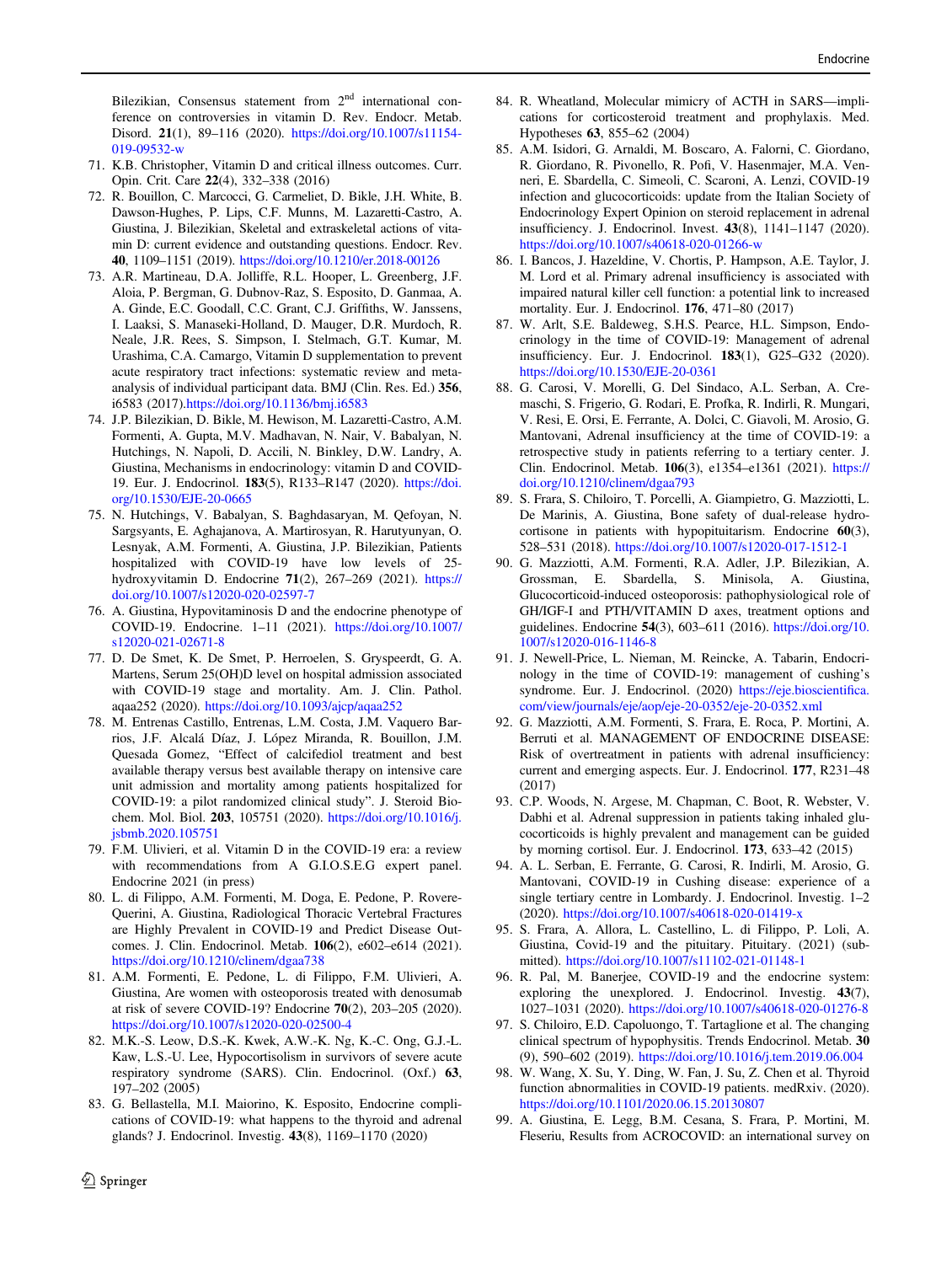<span id="page-14-0"></span>the care of acromegaly during the COVID-19 era. Endocrine 71 (2), 273–280 (2021). <https://doi.org/10.1007/s12020-020-02565-1>

- 100. S. Frara, F. Maffezzoni, G. Mazziotti, A. Giustina, Current and emerging aspects of diabetes mellitus in acromegaly. Trends Endocrinol. Metab. 27(7), 470–483 (2016). [https://doi.org/10.](https://doi.org/10.1016/j.tem.2016.04.014) [1016/j.tem.2016.04.014](https://doi.org/10.1016/j.tem.2016.04.014)
- 101. A. Giustina, A. Barkan, A. Beckers, N. Biermasz, B. M. K. Biller, C. Boguszewski, M. Bolanowski, V. Bonert, M. D. Bronstein, F. F. Casanueva, D. Clemmons, A. Colao, D. Ferone, M. Fleseriu, S. Frara, M. R. Gadelha, E. Ghigo, M. Gurnell, A. P. Heaney, K. Ho, A. Ioachimescu, L. Katznelson, F. Kelestimur, J. Kopchick, M. Krsek, S. Lamberts, M. Losa, A. Luger, P. Maffei, M. Marazuela, G. Mazziotti, M. Mercado, P. Mortini, S. Neggers, A. M. Pereira, S. Petersenn, M. Puig-Domingo, R. Salvatori, I. Shimon, C. Strasburger, S. Tsagarakis, A. J. van der Lely, J. Wass, M. C. Zatelli, S. Melmed, A consensus on the diagnosis and treatment of acromegaly comorbidities: an update. J. Clin. Endocrinol. Metab. 105(4) (2020). [https://doi.org/10.1210/](https://doi.org/10.1210/clinem/dgz096) [clinem/dgz096](https://doi.org/10.1210/clinem/dgz096)
- 102. G. Mazziotti, A.M. Formenti, S. Frara, F. Maffezzoni, M. Doga, A. Giustina, Diabetes in cushing disease. Curr. Diabetes Rep. 17 (5), 32 (2017). <https://doi.org/10.1007/s11892-017-0860-9>
- 103. A. Giustina, Pituitary adenomas….nomen omen? Eur. J. Endocrinol. (2021 in press)
- 104. C. Iorio-Morin, M. Hodaie, C. Sarica, N. Dea, H.J. Westwick, S. D. Christie, P.J. McDonald, M. Labidi, J.P. Farmer, S. Brisebois, F. D'Aragon, A. Carignan, D. Fortin, Letter: the risk of COVID-19 infection during neurosurgical procedures: a review of severe acute respiratory distress syndrome coronavirus 2 (SARS-CoV-2) modes of transmission and proposed neurosurgery-specific measures for mitigation. Neurosurgery 87(2), E178–E185 (2020). <https://doi.org/10.1093/neuros/nyaa157>
- 105. F. Penner, S. Grottoli, M.M.R. Lanotte, D. Garbossa, F. Zenga, Pituitary surgery during Covid-19: a first hand experience and evaluation. J. Endocrinol. Investig. 44(3), 635–636 (2021). <https://doi.org/10.1007/s40618-020-01354-x>
- 106. P. Tzoulis, J. A. Waung, E. Bagkeris, Z. Hussein, A. Biddanda, J. Cousins, A. Dewsnip, K. Falayi, W. McCaughran, C. Mullins, A. Naeem, M. Nwokolo, H. Quah, S. Bitat, E. Deyab, S. Ponnampalam, P. M. Bouloux, H. Montgomery, S. E. Baldeweg, Dysnatremia is a predictor for morbidity and mortality in hospitalized patients with COVID-19. J. Clin. Endocrinol. Metab. (2021). <https://doi.org/10.1210/clinem/dgab10>
- 107. A. Berni, D. Malandrino, G. Parenti, M. Maggi, L. Poggesi, A. Peri, Hyponatremia, IL-6, and SARS-CoV-2 (COVID-19) infection: may all fit together? J. Endocrinol. Investig. 43(8), 1137–1139 (2020). <https://doi.org/10.1007/s40618-020-01301-w>
- 108. A. Fernandez Martinez, D. Barajas Galindo, J. Ruiz Sanchez, Management of hyponatraemia and hypernatraemia during the Covid-19 pandemic: a consensus statement of the Spanish Society for Endocrinology (Acqua Neuroendocrinology Group). Rev. Endocr. Metab. Disord. (2021). [https://doi.org/10.1007/](https://doi.org/10.1007/s11154-021-09627-3) [s11154-021-09627-3](https://doi.org/10.1007/s11154-021-09627-3)
- 109. M. Christ-Crain, E.J. Hoorn, M. Sherlock, C.J. Thompson, J.A.H. Wass, ENDOCRINOLOGY IN THE TIME OF COVID-19: Management of diabetes insipidus and hyponatraemia. Eur. J. Endocrinol. 183(1), G9–G15 (2020). <https://doi.org/10.1530/EJE-20-0338>
- 110. X.H. Yao, T.Y. Li, Z.C. He et al. A pathological report of three COVID-19 cases by minimally invasive autopsies. Zhonghua Bing Li Xue Za Zhi 49, E009 (2020)
- 111. I. Muller, D. Cannavaro, D. Dazzi, D. Covelli, G. Mantovani, A. Muscatello, E. Ferrante, E. Orsi, V. Resi, V. Longari, M. Cuzzocrea, A. Bandera, E. Lazzaroni, A. Dolci, F. Ceriotti, T.E. Re, A. Gori, M. Arosio, M. Salvi, SARS-CoV-2-related atypical thyroiditis. Lancet Diabetes Endocrinol. 8, 739–741 (2020). [https://doi.org/10.1016/S2213-8587\(20\)30266-7](https://doi.org/10.1016/S2213-8587(20)30266-7)
- 112. A. Brancatella, D. Ricci, N. Viola, D. Sgrò, F. Santini, F. Latrofa, Subacute thyroiditis after Sars-COV-2 infection. J. Clin. Endocrinol. Metab. 105, dgaa276 (2020)
- 113. S. Jiménez-Blanco, B. Pla-Peris, M. Marazuela, COVID-19: a cause of recurrent Graves' hyperthyroidism? J. Endocrinol. Investig. 44(2), 387–388 (2021). [https://doi.org/10.1007/s40618-](https://doi.org/10.1007/s40618-020-01440-0) [020-01440-0](https://doi.org/10.1007/s40618-020-01440-0)
- 114. W. Wang, Y.X. Ye, H. Yao, Evaluation and observation of serum thyroid hormone and parathyroid hormone in patients with severe acute respiratory syndrome. J. Chin. Antituberc. Assoc. 25, 232–234 (2003)
- 115. C. Huang, Y. Wang, X. Li, L. Ren, J. Zhao, Y. Hu et al. Clinical features of patients infected with 2019 novel coronavirus in Wuhan, China. Lancet 395, 497–506 (2020)
- 116. K. Boelaert, W.E. Visser, P.N. Taylor, C. Moran, J. Léger, L. Persani, ENDOCRINOLOGY IN THE TIME OF COVID-19: Management of hyperthyroidism and hypothyroidism. Eur. J. Endocrinol. 183(1), G33–G39 (2020). [https://doi.org/10.1530/](https://doi.org/10.1530/EJE-20-0445) [EJE-20-0445](https://doi.org/10.1530/EJE-20-0445)
- 117. A. Vrachimis, I. Iacovou, E. Giannoula, L. Giovanella, Endocrinology in the time of COVID-19: management of thyroid nodules and cancer. Eur. J. Endocrinol. EJE-20-0269.R2 (2020). <https://doi.org/10.1530/EJE-20-0269>
- 118. H. Peckham, N.M. de Gruijter, C. Raine, A. Radziszewska, C. Ciurtin, L.R. Wedderburn, E.C. Rosser, K. Webb, C.T. Deakin, Male sex identified by global COVID-19 meta-analysis as a risk factor for death and ITU admission. Nat. Commun. 11(1), 6317 (2020). <https://doi.org/10.1038/s41467-020-19741-6>
- 119. J. Bergman, M. Ballin, A. Nordström, P. Nordström, Risk factors for COVID-19 diagnosis, hospitalization, and subsequent allcause mortality in Sweden: a nationwide study. Eur. J. Epidemiol. 1–12 (2021). <https://doi.org/10.1007/s10654-021-00732-w>
- 120. H. Agrawal, N. Das, S. Nathani, S. Saha, S. Saini, S.S. Kakar, P. Roy, An assessment on Impact of COVID-19 infection in a gender specific manner. Stem Cell Rev. Rep. 17(1), 94–112 (2021). <https://doi.org/10.1007/s12015-020-10048-z>
- 121. M.H. Haischer, R. Beilfuss, M.R. Hart, L. Opielinski, D. Wrucke, G. Zirgaitis, T.D. Uhrich, S.K. Hunter, Who is wearing a mask? Gender-, age-, and location-related differences during the COVID-19 pandemic. PLoS ONE 15(10), e0240785 (2020). <https://doi.org/10.1371/journal.pone.0240785>
- 122. F. Mauvais-Jarvis, N. Bairey Merz, P.J. Barnes, R.D. Brinton, J. J. Carrero, D.L. DeMeo, G.J. De Vries, C.N. Epperson, R. Govindan, S.L. Klein, A. Lonardo, P.M. Maki, L.D. McCullough, V. Regitz-Zagrosek, J.G. Regensteiner, J.B. Rubin, K. Sandberg, A. Suzuki, Sex and gender: modifiers of health, disease, and medicine. Lancet 396(10250), 565–582 (2020). [https://](https://doi.org/10.1016/S0140-6736(20)31561-0) [doi.org/10.1016/S0140-6736\(20\)31561-0](https://doi.org/10.1016/S0140-6736(20)31561-0)
- 123. P. R. Ebeling, R. A. Adler, G. Jones, U. A. Liberman, G. Mazziotti, S. Minisola, C. F. Munns, N. Napoli, A. G. Pittas, A. Giustina, J. P. Bilezikian, R. Rizzoli, MANAGEMENT OF ENDOCRINE DIS-EASE: Therapeutics of vitamin D. Eur. J. Endocrinol. R239–R259 (2018). <https://doi.org/10.1530/EJE-18-0151>
- 124. Y. Qiao, X.M. Wang, R. Mannan, S. Pitchiaya, Y. Zhang, J.W. Wotring, L. Xiao, D.R. Robinson, Y.M. Wu, J.C. Tien, X. Cao, S.A. Simko, I.J. Apel, P. Bawa, S. Kregel, S.P. Narayanan, G. Raskind, S.J. Ellison, A. Parolia, S. Zelenka-Wang, L. McMurry, F. Su, R. Wang, Y. Cheng, A.D. Delekta, Z. Mei, C.D. Pretto, S. Wang, R. Mehra, J.Z. Sexton, A.M. Chinnaiyan, Targeting transcriptional regulation of SARS-CoV-2 entry factors ACE2 and TMPRSS2. Proc. Natl Acad. Sci. U.S.A. 118(1), e2021450118 (2020). <https://doi.org/10.1073/pnas.2021450118>
- 125. B.G.G. Pinto, A.E.R. Oliveira, Y. Singh, L. Jimenez, A.N.A. Gonçalves, R.L.T. Ogava, R. Creighton, J.P. Schatzmann Peron, H.I. Nakaya, ACE2 expression is increased in the lungs of patients with comorbidities associated with severe COVID-19. J.